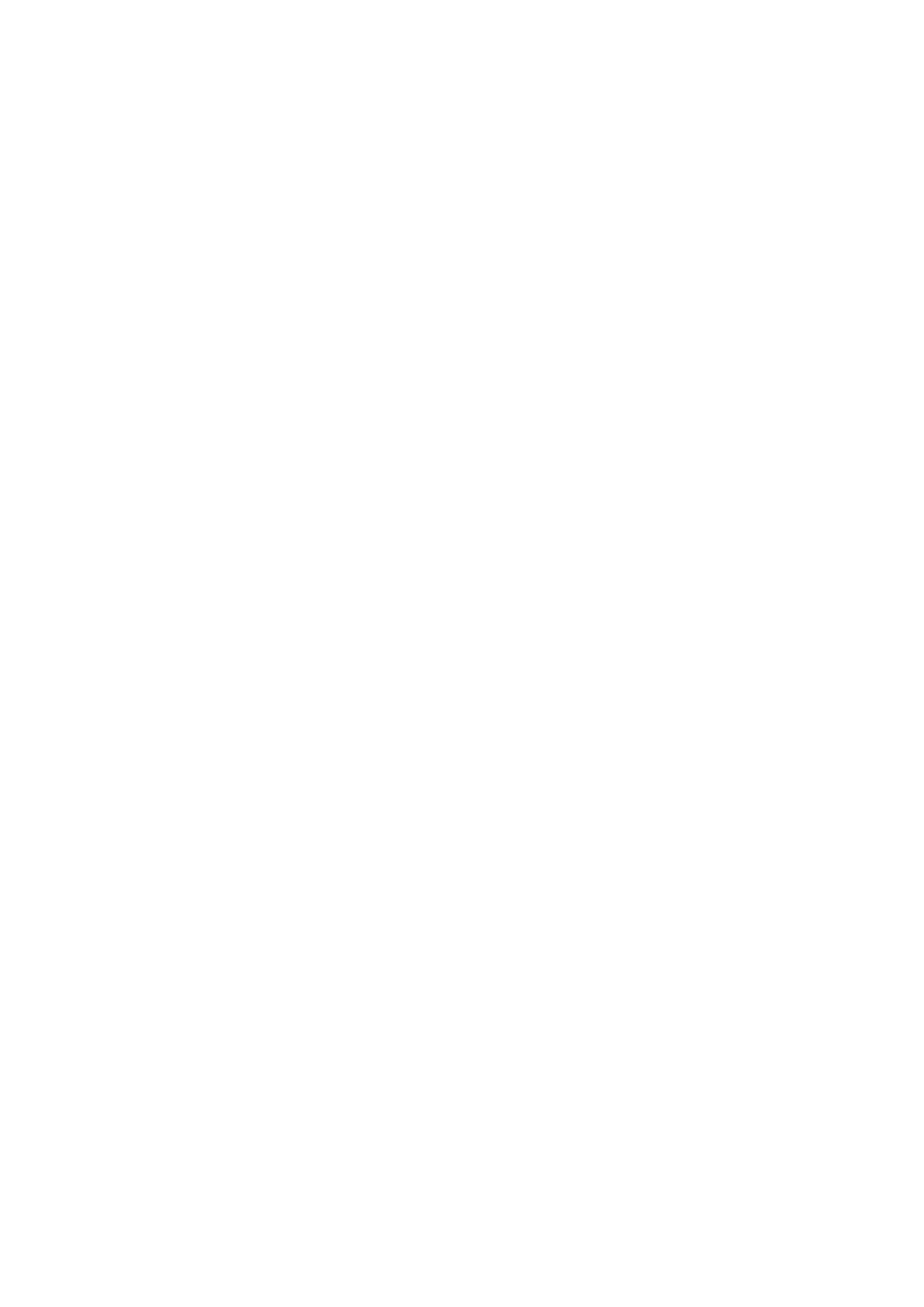# **Institutional Capacity Development on Gender Mainstreaming Implementation Framework**

Developed by the United Nations Entity for Gender Equality and the Empowerment of Women (UN Women) within the framework of the Project Institutional Capacity Development of the Ministry of Social Development (MoSD), funded by the Italian Agency for Development Cooperation (AICS)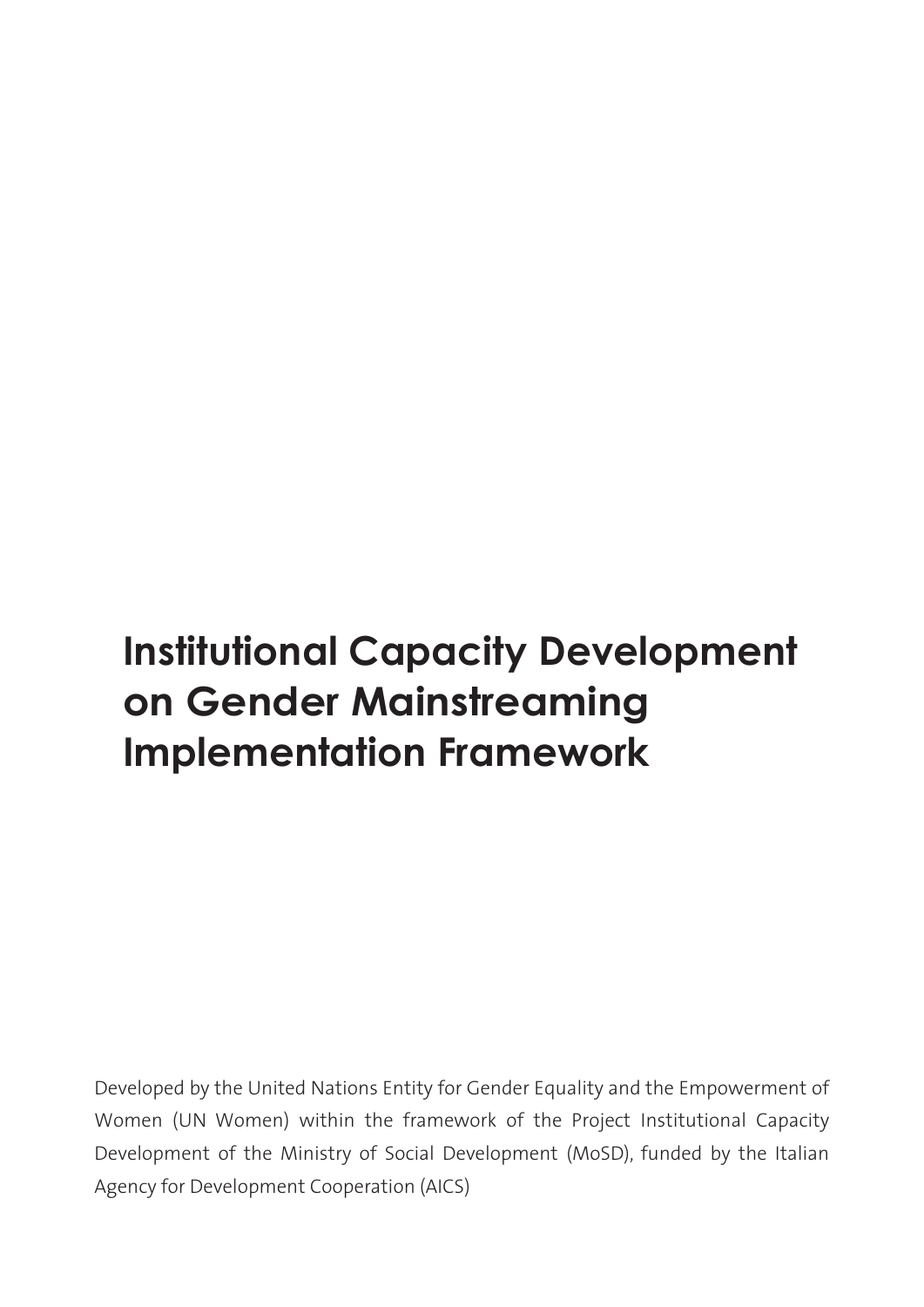## TABLE OF CONTENTS

| Introduction                                                                                              |                |
|-----------------------------------------------------------------------------------------------------------|----------------|
| Objectives of the framework                                                                               | $\overline{7}$ |
| Conceptual development of institutional capacity development on gender<br>mainstreaming                   | 9              |
| <b>Practical implementation</b>                                                                           | 10             |
| Planning phase-"Introducing the approach"                                                                 | 10             |
| Assessment phase-"Enhancing ownership"                                                                    | 12             |
| Drafting the workplan phase-"Implementation"                                                              | 12             |
| Monitoring & evaluation phase                                                                             | 14             |
| Adjustment and development phase                                                                          | 15             |
| Challenges and potential solutions                                                                        | 17             |
| Annexes                                                                                                   | 18             |
| Annex I:<br>Institutional capacity development concept note                                               | 18             |
| Annex II:<br>Training-of-Trainers for Ministry of Social Development outline                              | 20             |
| Annex III:<br>Institutional capacity development for gender mainstreaming<br>committee terms of reference | 22             |
| Annex IV:<br>Internal gender policy framework                                                             | 26             |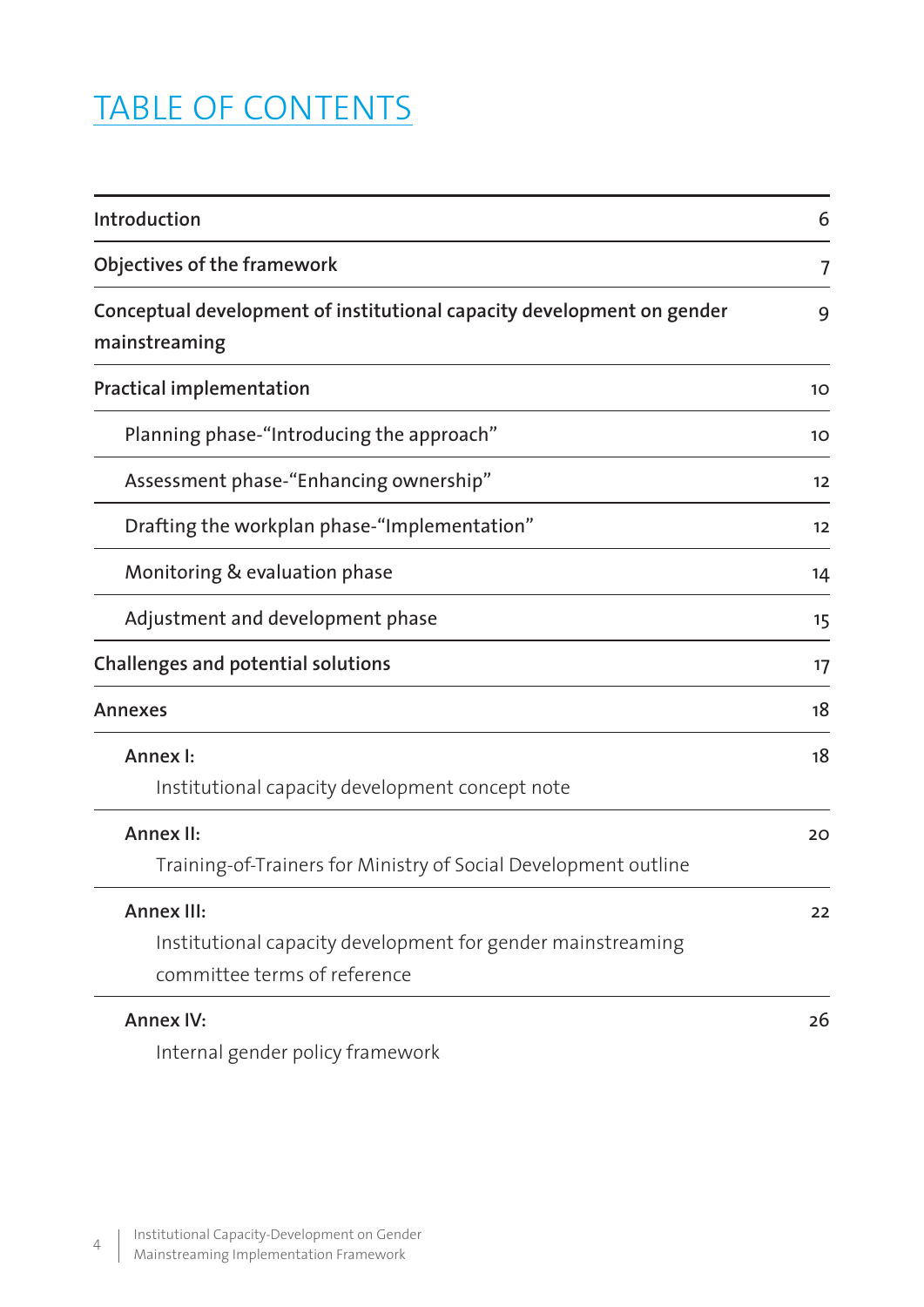## ACRONYMS

- CEDAW The Convention on the Elimination of All Forms of Discrimination against Women
- GEWE Gender equality and women's empowerment
- GFP Gender Focal Points
- GMP Gender Mainstreaming Policy
- GoJ Government of Jordan
- ICD Institutional Capacity Development
- IDTF Institutional Development Task Force
- JRP Jordan Response Plan to the Syrian crisis
- MOSD Ministry of Social Development
- M&E Monitoring and Evaluation
- NWS National Women Strategy
- PDCA Plan, Do, Check and Act
- RBM Results Based Management
- SDGs Sustainable Development Goals
- ToR Terms of Reference
- To Training of Trainers

UN Women The United Nations Entity for Gender Equality and the Empowerment of Women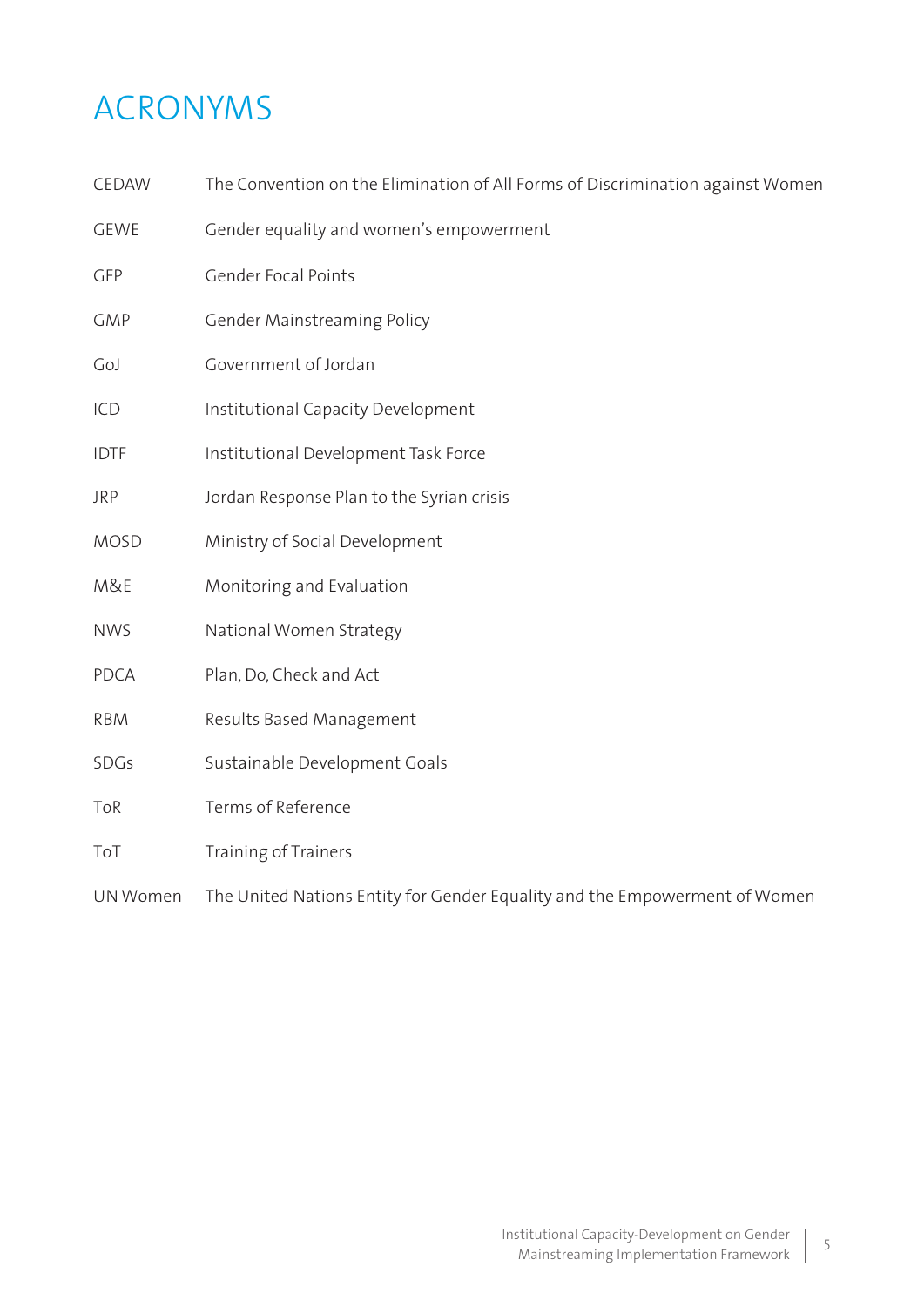## INTRODUCTION

The Hashemite Kingdom of Jordan has made noteworthy progress towards advancing gender equality and women's empowerment (GEWE) and important commitments to implement policies and legislative frameworks for its promotion. Key national planning documents all reference the GEWE agenda, including Vision 2025, the National Social Protection Strategy, the National Strategy for Women in Jordan (2020 - 2025), the Jordan Response Plan (JRP) for the Syria Crisis, and the Government's adoption of the 2030 Agenda and the Sustainable Development Goals (SDGs).

At the same time, challenges remain for the full implementation of these commitments. Effective gender mainstreaming requires specific national capacity that is fully aligned and integrated with national planning processes and has access to relevant data and analysis. While the Government of Jordan (GoJ) has gender equality mechanisms in place for the promotion of GEWE (i.e. the Inter-Ministerial Committee on Women's Empowerment, the Jordanian National Commission for Women, gender focal points in ministries, etc.), line ministries themselves still have ways to go before achieving effective gender mainstreaming. Progress on gender equality and women's empowerment in Jordan will depend on national ownership to integrate these issues into national planning and financing, as well as the institutional capacity to deliver on GEWE commitments.

Strengthening the institutional capacity of the GoJ on gender equality and women's empowerment is a national priority. This document explains the process presented by the UN Women Country Office in Jordan to national partners who want to mainstream gender from an Institutional Capacity Development (ICD) perspective. This is achieved through the provision of technical expertise and training across departments, at both national and subnational level, as well as the creation of internal Institutional Capacity Development Task Force (ICDTF) to lead the integration of GEWE tools and approaches within policy, planning and service-provision. ICD is underpinned by national ownership and opportunities to share knowledge and experiences. It also draws on a "resilience and empowerment" approach that addresses short- and medium-term challenges while building a long-term enabling environment that promotes sustainable development.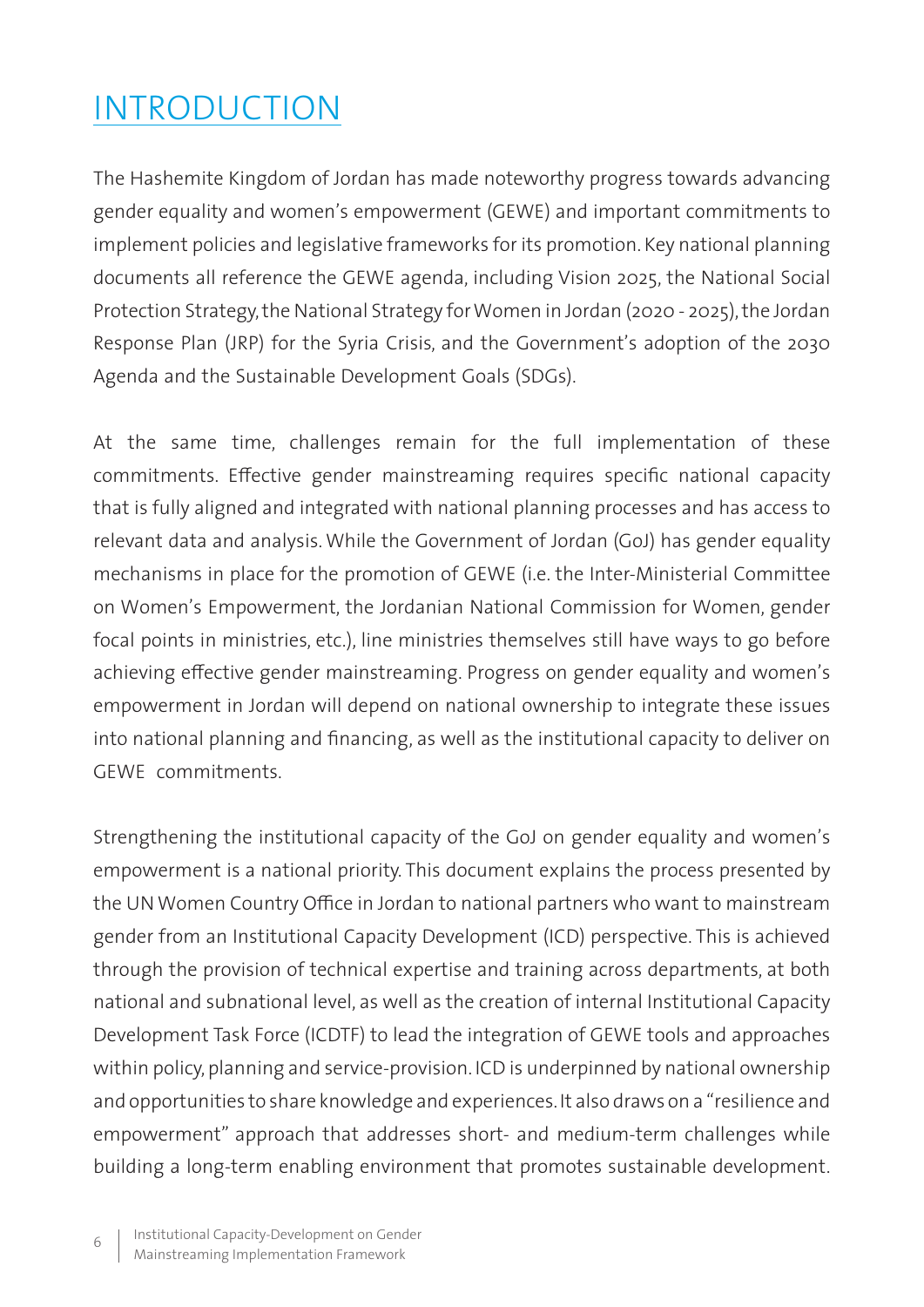Moreover, this document also highlights the relation between this framework and the upcoming national women strategy' (NWS) (2020-2025) and the upcoming national gender mainstreaming policy<sup>2</sup> (GMP).

## OBJECTIVES OF THE FRAMEWORK

The institutional capacity development on gender mainstreaming implementation framework identifies three key elements for ensuring that gender is considered in all aspects of institutional performance: partnership, ownership and sustainability. It is a guiding framework that lays the foundations for enhancing the organizational environment to support gender mainstreaming and to serve as a practical means to help national partners effectively develop their institutional performance, using a structured and sustained approach.

This framework builds on the methodology of learning and participation. It aims to provide conceptual, practical and procedural knowledge3 to effectively guide gender mainstreaming at the institutional level. The framework is based on UN Women Jordan's experience in assisting national partners to structure their efforts to manage GEWE and mainstream gender through institutional capacity development. The steps included within this manual are basic and flexible, to allow the content and mechanism to be adapted and customized according to institutional objectives and available resources.

<sup>1</sup> The most recent National Strategy for Jordanian Women (2013 – 2017) has come to an end and a review of its achievements will serve as an entry point to the development of a new National Strategy for Women (2020-2025). The process will also be an opportunity for the alignment of national plans with international commitments related to gender equality, specifically the SDGs.

<sup>2</sup> The government gender mainstreaming policy will set the framework for ministries and government institutions to understand their roles and expectations in addressing gender equality and women's empowerment in all their work. It will identify structures and standard operating procedures to bring together all national commitments for gender equality and women's empowerment in one targeted policy document, a roadmap for implementation, as well as lay out a system for mainstreaming gender into all future national planning processes and documents.

<sup>3</sup> Langaas, M. D. and J. Odeck (2007). "Institutional Capacity Building: Review of Road Sector Projects in Developing Countries". PIARC Technological Exchanges and Development Commission.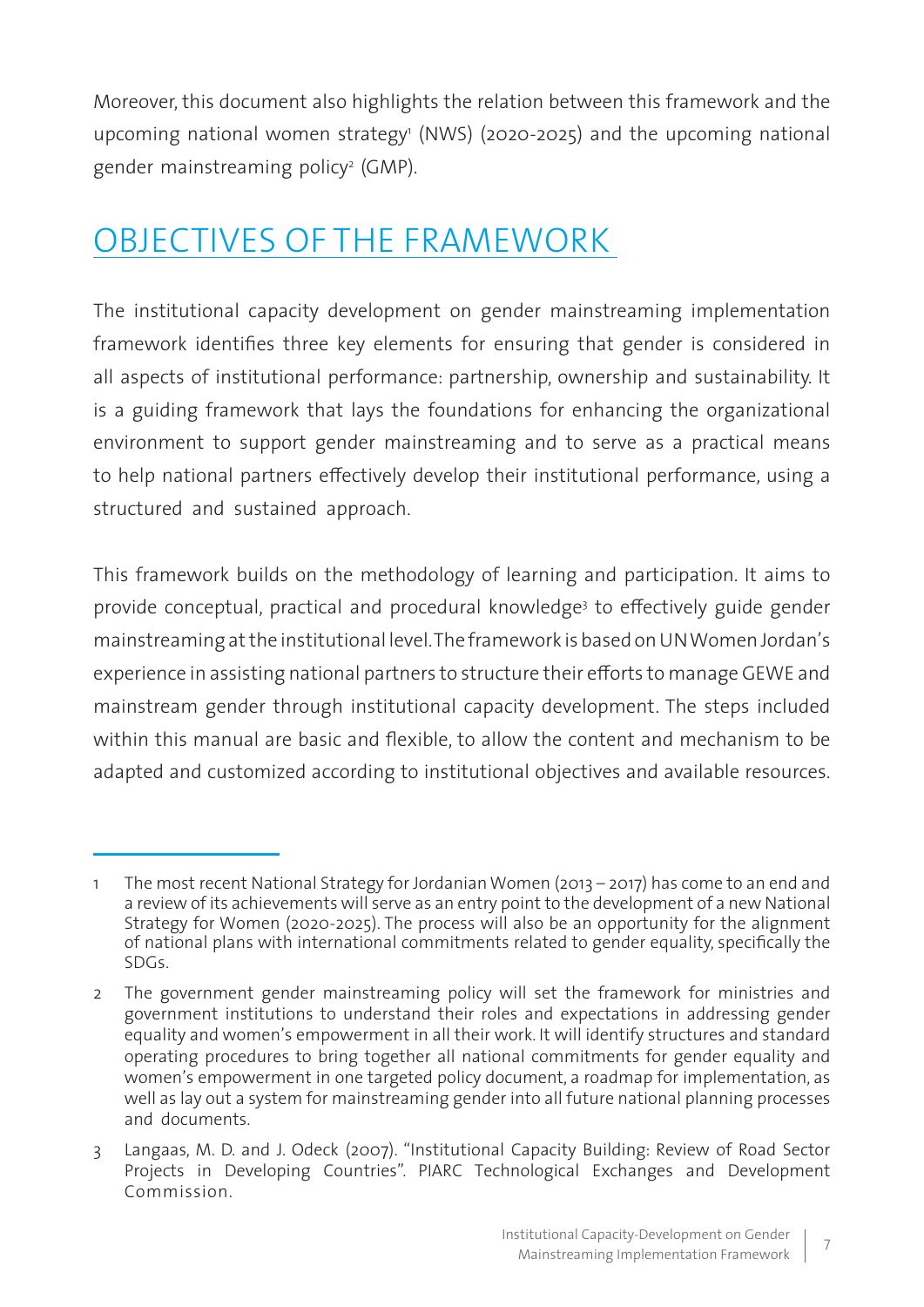#### **How this framework is connected to the National Women Strategy (2020-2025)?**

Focuses on the importance of strengthening the role and powers of the institutional frameworks in support of implementing the strategy and following up on implementation, as well as raising institutional capacities in providing data, bearing in mind the importance of aligning national development plans with the strategy. Therefore, this framework complements the implementation of the NWS by providing guidelines of practice to mainstream gender on the sub-national level and internally within national entities.

#### **"Gender Mainstreaming Policy"**

One of the main outcomes of the GMP is to encourage national entities to adopt this policy and reflect it within their internal structures, policies, procedures and action plans. Such activities will need a systematic approach to mainstream gender within internal processes, thus, this framework will provide a structured "know-how" and practice to achieve this goal.

This framework will be a practical interpretation to implementing both the NWS (2020-2025) and GMP. The NWS and GMP are presenting national guidelines on gender equality and mainstreaming gender in national entities.

Therefore, this framework will be a practice note for national entities to internally adopt the national guidelines and put it into practice regarding mainstreaming gender from an institutional perspective.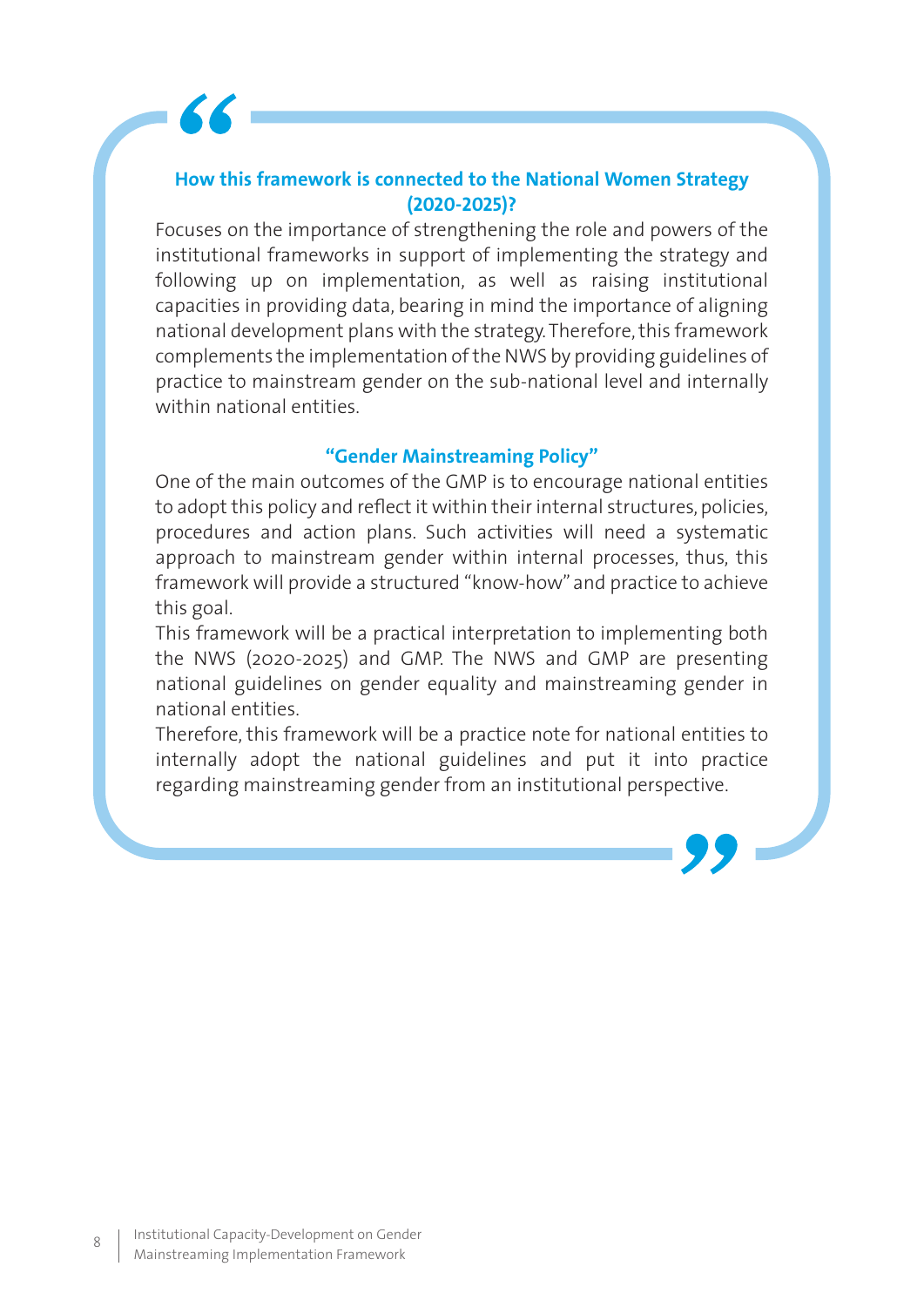## CONCEPTUAL DEVELOPMENT OF ICD ON GENDER MAINSTREAMING

**What is a framework road map for institutional capacity-development?** An ICD road map is a document that outlines the elements of individual and organizational transformation that are prioritized, and the steps needed to achieve them. It is built on the fundamental principles of ICD which are: participatory approach, institutional ownership and sustainability. The framework road map outlines concrete suggestions, scenarios and sequencing to assist national partners in implementing ICD.

This framework focuses on the continuous improvement model – the 'Plan, Do, Check and Act' (PDCA) cycle4 – which requires the implementation of several organizational and technical processes through long-term planning supported by senior management and aimed at increasing the effectiveness of institutional development and achieving gender equality as an ultimate goal.

The cycle begins with the "Plan" step, which involves identifying a goal or purpose and defining success metrics. These activities are followed by the "Do" step, in which the components of the plan are implemented. Next comes the "Check" step, where outcomes are monitored to test the validity of the plan for signs of progress and success, or problems and areas for improvement. The "Act" step closes the cycle, integrating the learning generated by the entire process, which can be used to adjust the goal, change methods, or broaden the learning. These four steps can be repeated over and over as part of a never-ending cycle of continual learning and improvement.

<sup>4</sup> Deming Cycle: The Wheel of Continuous Improvement.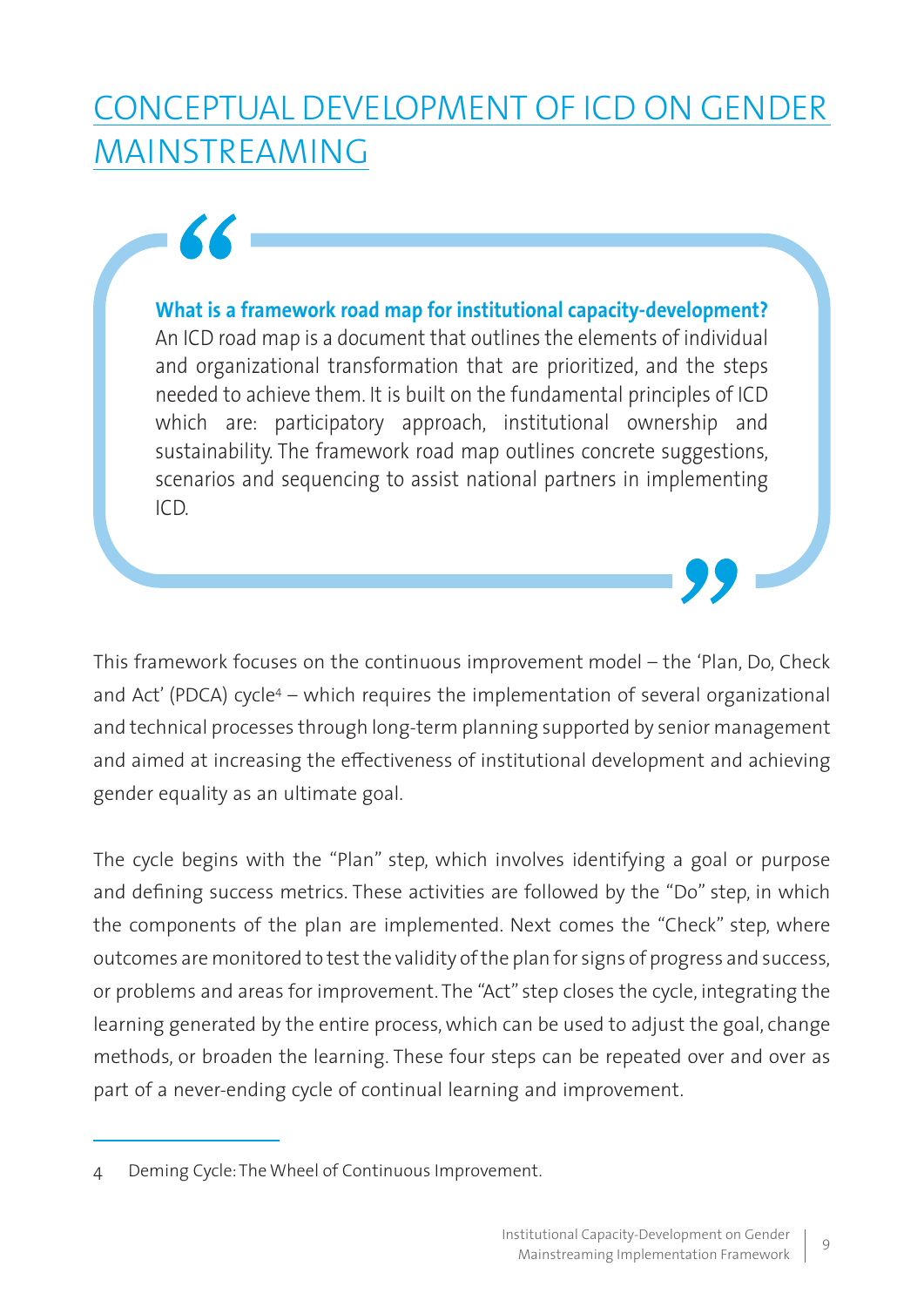The steps for implementing gender mainstreaming using the PDCA cycle are summarized in Figure 1:



## **Figure 1: The PDCA cycle stages to apply in ICD for gender mainstreaming**

## PRACTICAL IMPLEMENTATION

## **Planning phase - "Introducing the approach":**

This phase normally starts with advocating or ensuring "buy-in" from the institution for gender mainstreaming from an ICD perspective. This involves discussing and explaining the benefits of ICD to mainstream gender for the national partner and highlighting that it should be fully owned by the organization. Moreover, this process includes how this framework is reflecting the practical requirements of national frameworks such as NWS (2020-2025) and the GMP.

The first step in this phase ideally is to identify the relevant units and directorates within an institution. This is followed by one-to-one meetings or collective meetings with all related units to explain the concept of ICD for gender mainstreaming. UN Women normally shares a one-page concept note on ICD for gender mainstreaming before such meetings take place. The general concept note can be found in (Annex 1)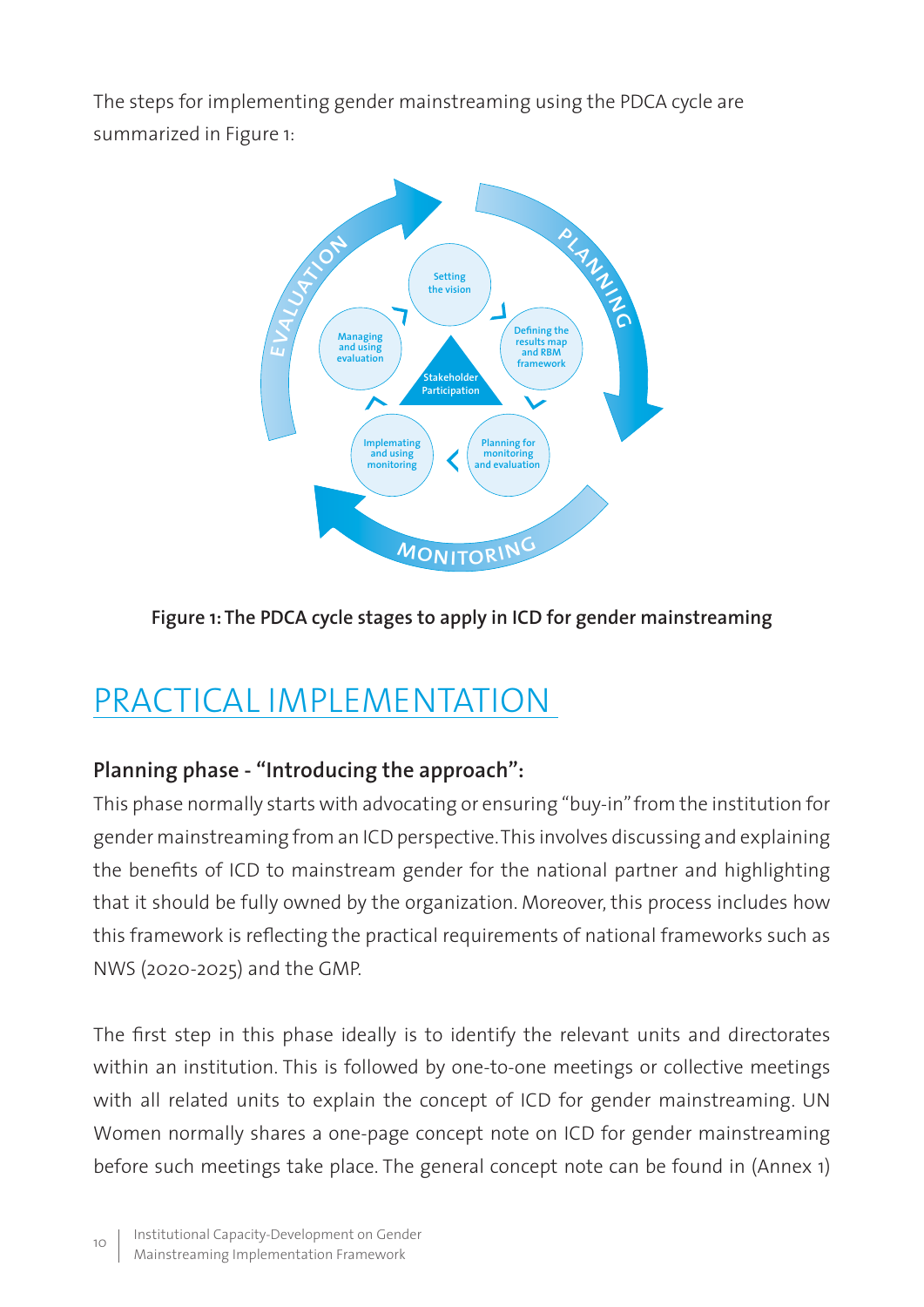of this document. This allows relevant staff to ask questions and identify any technical challenges to the process. Relevant units usually include (but are not limited to): institutional performance development, planning, human resources management/ development, gender and women's empowerment, monitoring and evaluation (M&E), and strategic planning.

The process of planning is always conducted collectively and not centred in one unit only. This enhances ownership and participation. Also, having the mandates of the units linked to the objectives of the process supports the buying at this stage.

## **The key elements of the advocacy process of mainstreaming gender**

- Identify the main objective of the advocacy process.
- Analyse the current situation by linking the advocacy practices to required actions by national frameworks (NWS 2020-2025 and GMP).
- Identify the target group.
- Prepare appropriate messages.
- Engage stakeholders.
- Identify key activities and communication channels.
- Identify required resources (human, technical or financial).
- Monitor and evaluate the results.

The second step in this phase is to conduct a workshop. The workshop includes an introductory presentation about ICD for gender mainstreaming. This is followed by a suggestion that the institution form an ICD for gender mainstreaming committee and a suggested Terms of Reference (ToR) is presented. Such workshops generally achieve the following outcomes:

- 1. Acquainting participants with the concept of ICD for gender mainstreaming and its processes.
- 2. Identifying how mainstreaming gender from an ICD is responding to national frameworks such as NWS (2020-2025) and the GMP.
- 3. Customizing the committee ToR, which enhances the level of ownership.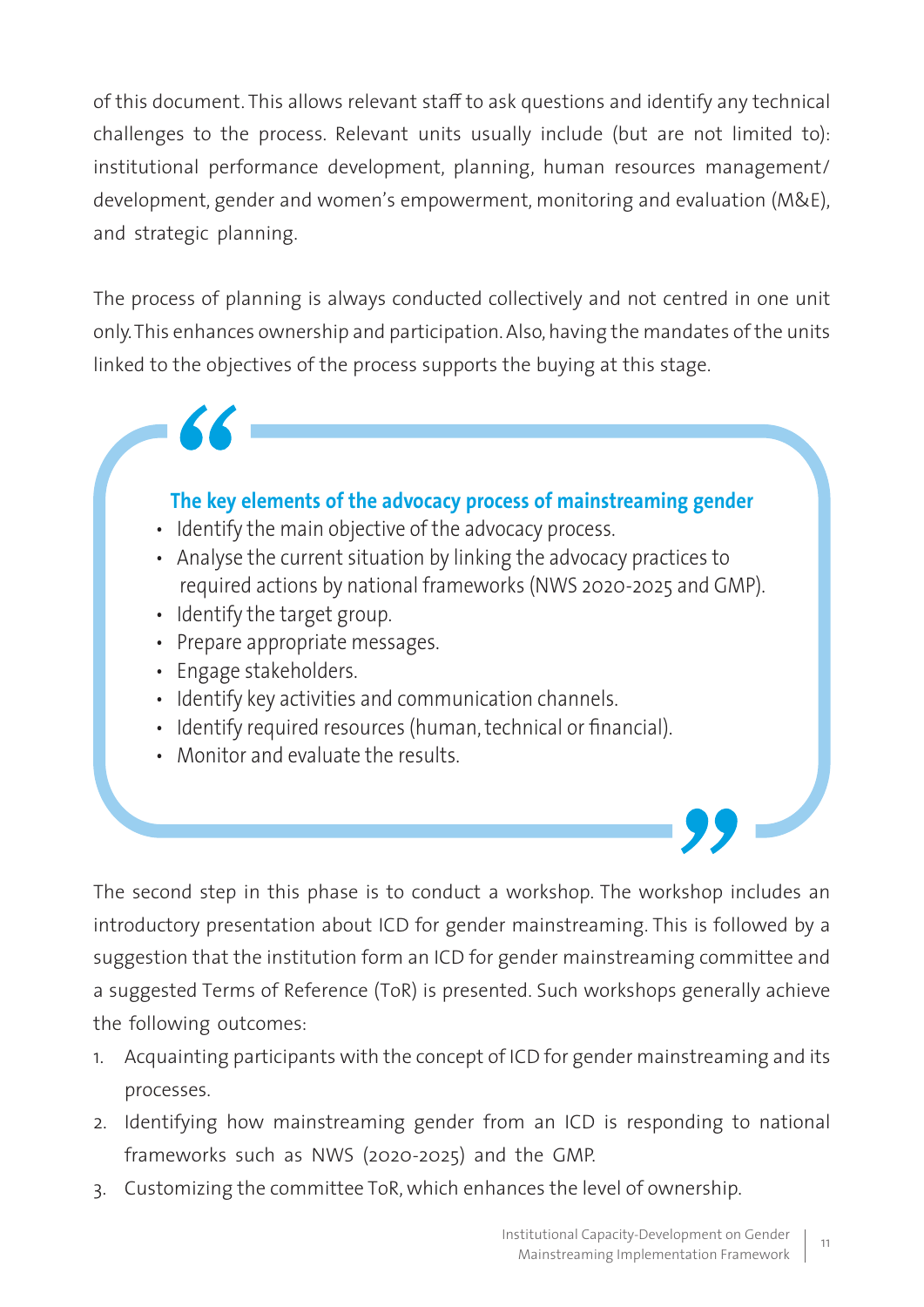- 4. Establishing a selection criterion for the committee.
- 5. Identifying working approaches, which usually become the basis of a draft work plan.

#### **Assessment phase - "Enhancing ownership" :**

Once the concept of ICD for mainstreaming gender is understood, accepted and owned by the national partner – and relevant departments are identified – an assessment phase follows. UN Women starts by conducting an assessment on the status of gender mainstreaming from an ICD perspective. The assessment measures the current level of mainstreaming gender within policies, procedures and internal regulations. Furthermore, the assessment aims to identify structured versus non-structured approaches for mainstreaming gender and serves to pinpoint challenges and possible opportunities. In addition, the assessment enhances ownership by allowing staff to recommend what further actions, challenges and activities need to be taken or highlighted. The national partner also needs to provide any available studies or reports that may support the gender mainstreaming process.

In the practical example cited in this framework – the partnership with the Ministry of Social Development (MOSD) – UN Women relied on the findings of a recent gender audit by USAID. The audit was conducted on almost all ministries in Jordan, highlighting the current status of GEWE implementations and providing a number of recommendations. The use of this audit enhanced the level of ownership among national partner staff as it was a document that was already familiar to them. Moreover, employing it for ICD purposes implied taking the collective efforts involved in the audit a step further into implementation within the institution.

### **Drafting the workplan phase - "Implementation" :**

Following the previous phases, national partner staff will now be ready to draft an annual workplan to mainstream gender from an ICD perspective. This phase focuses on full ownership of the national partner by suggesting workplan activities. The process is usually conducted over two or three sessions. In such sessions, activities are centred on three premises: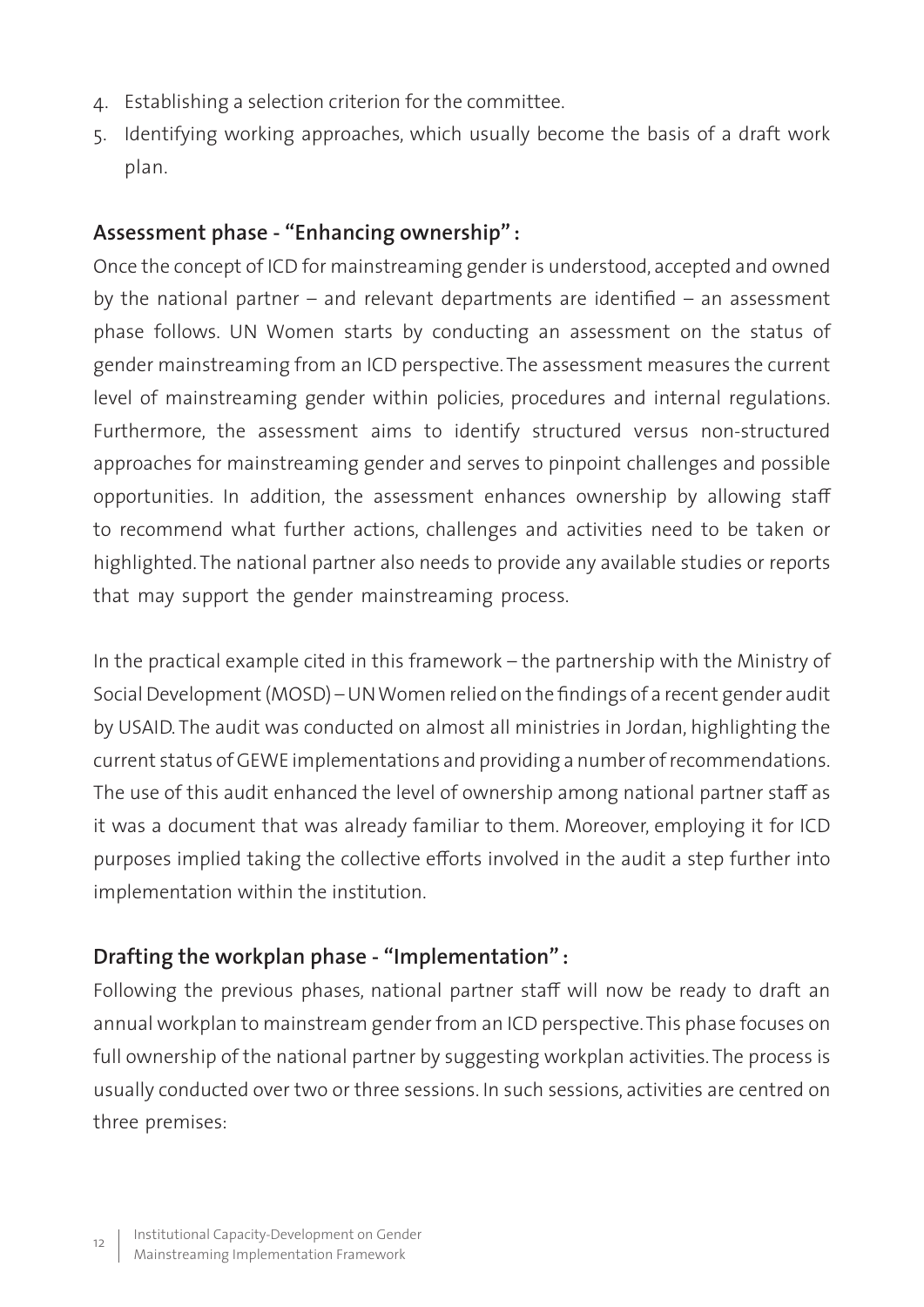- Sustainability where activities focus on the institutional, rather than the individual, level.
- Compatibility where activities are linked to the units' mandates, institutional strategy/workplan, national strategies (such as Jordan Vision 2025, the National Women's Strategy, gender mainstreaming policy, etc.).
- Permeability where the workplan is not only centred on the gender unit or the institutional performance unit but mainstreamed throughout the entire institution.

Below is an example from UN Women's work with the Ministry of Social Development, which used the ICD approach to link gender mainstreaming with relevant organizational strategies:

**Goal: A comprehensive and dynamic set of global norms, policies and standards on gender equality and the empowerment of all women and girls is strengthened and implemented in Jordan.** 

**The Jordanian Government has the capacity to assess progress on the implementation of normative and policy frameworks on GEWE**

**Linkages with UN Women's Strategic Plan (2014-2017):** Outcome 1: A comprehensive and dynamic set of global norms, policies and standards on gender equality and the empowerment of all women and girls is strengthened and implemented.

**Linkages with United Nations Sustainable Development Framework (2018-2022):**  Outcome 1: Institutions in Jordan at national and local levels are more responsive, inclusive, accountable, transparent and resilient.

**Linkages with MOSD's Strategic Plan (2017-2021):** Outcome 2: Enhancing the ministry's capacity and instilling a culture of excellence.

### **Figure 2: Linkages of the MOSD-UN Women partnership with other strategic plans**

An example of a key workplan activity is a training-of-trainers (ToT). This involves the development of a trainers' manual to provide the national partner with strategic guidance to implement and share knowledge on promoting GEWE in a structured approach.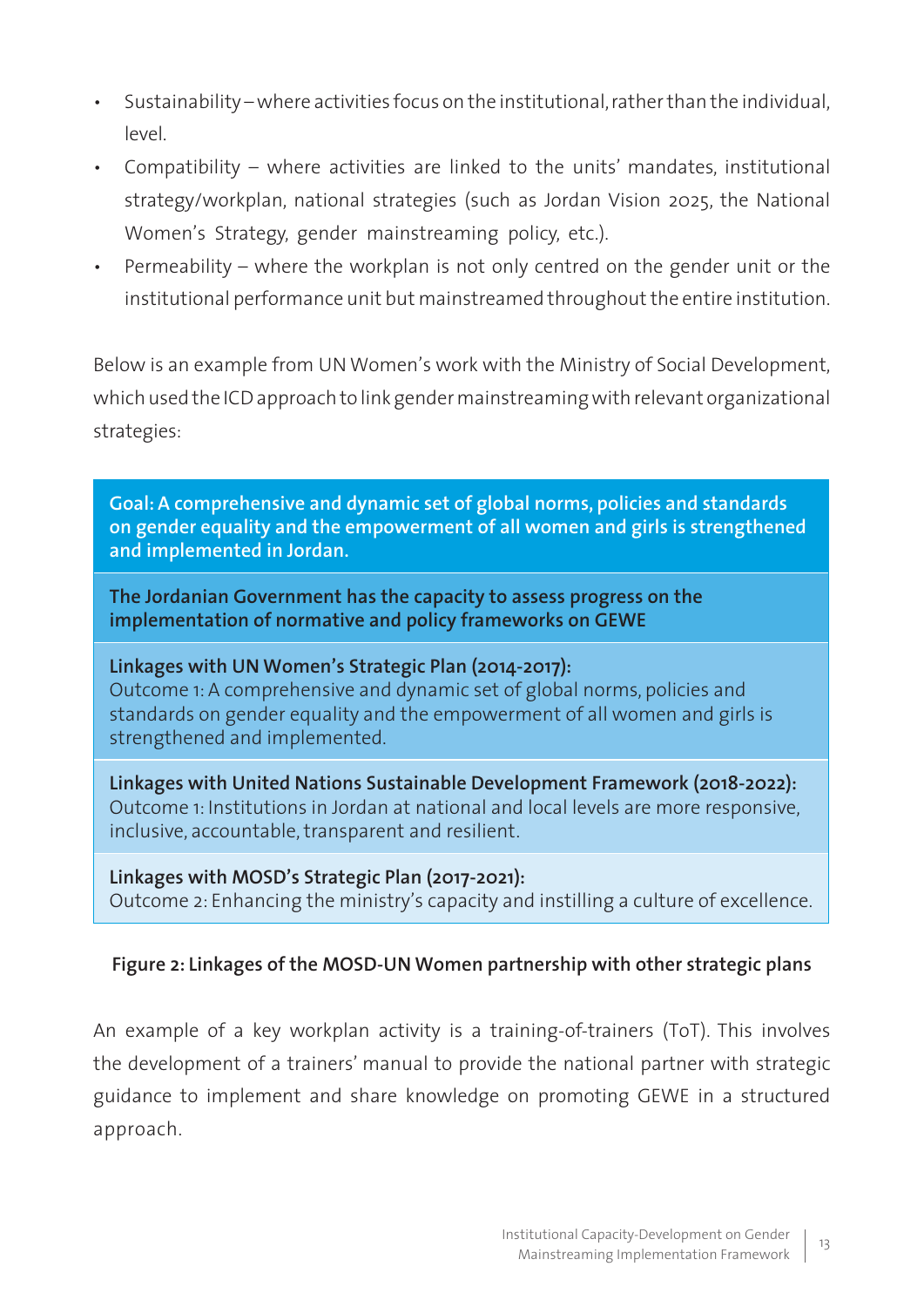To be systematic, a ToT has to be linked to the national partner's annual training plan, so that trainers will be able to share knowledge in a systematic and structured way. Also, in order to be compatible and sustainable, the ToT programme should be linked to one of the objectives set out in the national partner's strategic plan. One of the major outcomes of the ToT is that participants establish the basis for a structured internal gender policy (if such a policy does not already exist). A concept note on UN Women's ToT approach is provided in Annex II.

Another visible example which responds to the GMP is to create an internal gender mainstreaming policy (please see annex IV), as this is based on best practice conducted with national partners.

**Institutional Frameworks in Jordan** 

Internal management within Jordanian public institutions is governed by the following frameworks:

- Laws (some public institutions have their own law, and some have their own by-laws).
- Policies and procedures manual (which includes guiding information on how services and operations are provided).
- Internal strategy.
- Units' operational workplans.
- Units' mandates.

#### **Monitoring and evaluation phase:**

The main objective of the monitoring and evaluation phase is to verify to what extent plans and policies achieve desired outcomes. This process requires developing gendersensitive indicators and standards that are consistent with the vision and mission of the national partner and the gender policy. These indicators should ideally be integrated in the institution's M&E plan.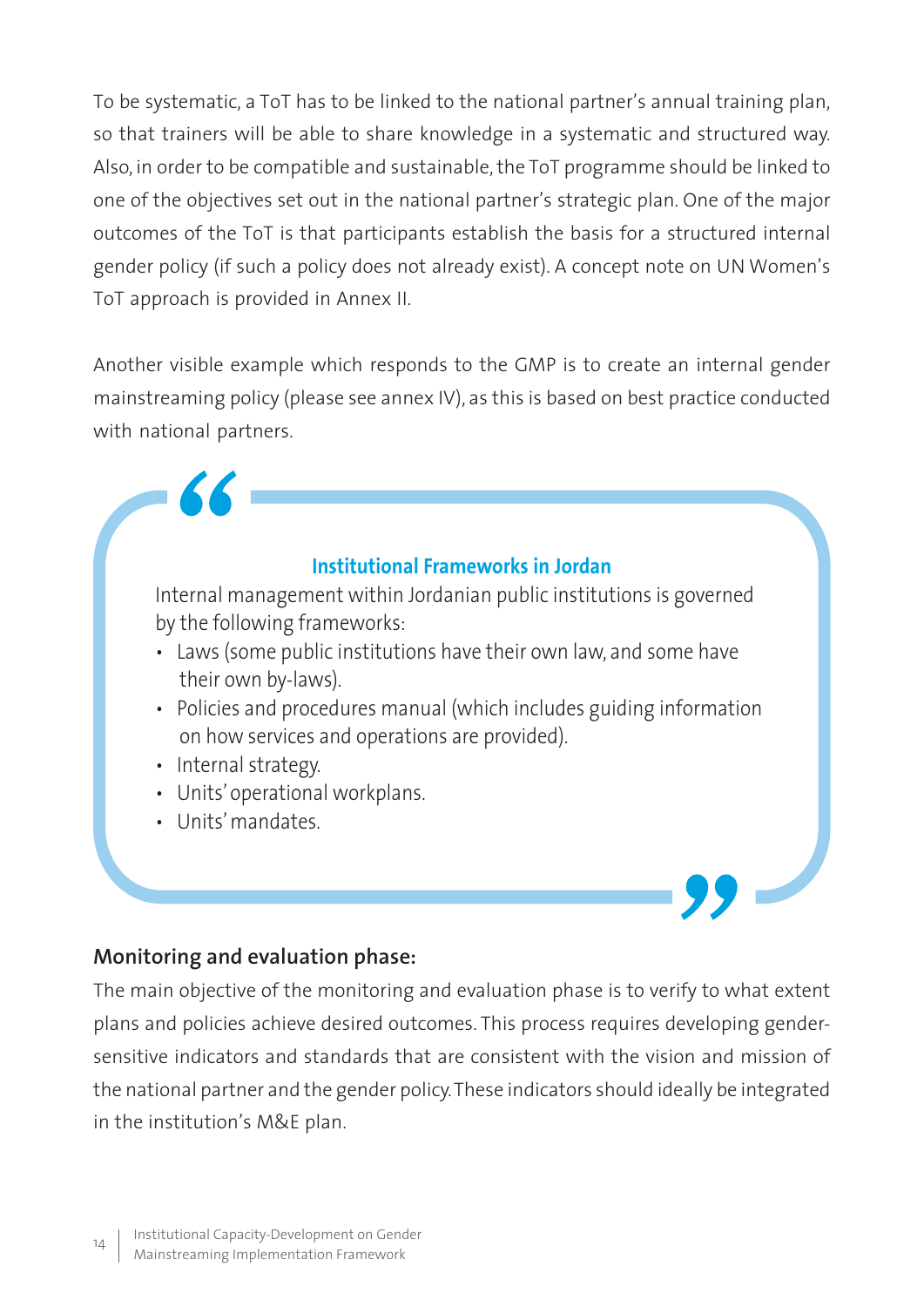It is necessary to start with baseline data, which is often determined after conducting the assessment on the status of gender mainstreaming from an ICD perspective. This helps identify the information to be collected and the main areas to take into account in the implementation plan so that progress can be monitored regularly.

It is therefore essential for the M&E plan to be an integral part of the ICD Task Force workplan – so that necessary data can be periodically collected, performance indicators can be developed, outputs and results can be verified, and recommendations that contribute to performance development can be made.

Furthermore, UN Women continuously assists national partners to create new indicators on gender mainstreaming, or to amend existing ones. This aims to achieve the sustainability of activities related to such indictors by ensuring that gender mainstreaming is tracked at the institutional level through M&E indicators.

## **Adjustment and development phase:**

This phase involves taking decisions on the changes required to improve the performance and the actions based on the M&E process results. If the M&E process proves that the planning and implementation phases have been effectively implemented, the work will be completed according to the plan prepared with minor improvements and adjustments to achieve optimal results. If no significant improvement is achieved during the implementation phase, it is necessary to identify the corrective measures needed to improve performance, achieve the desired results and adjust the action plan. Among the most important pillars to implement successful gender mainstreaming mechanism are the following:

• Commitment and engagement of senior management in improving performance through conducting consultation meetings with managers and staff members to identify the objectives and tasks of the concerned departments and the institutional capacity development task force members.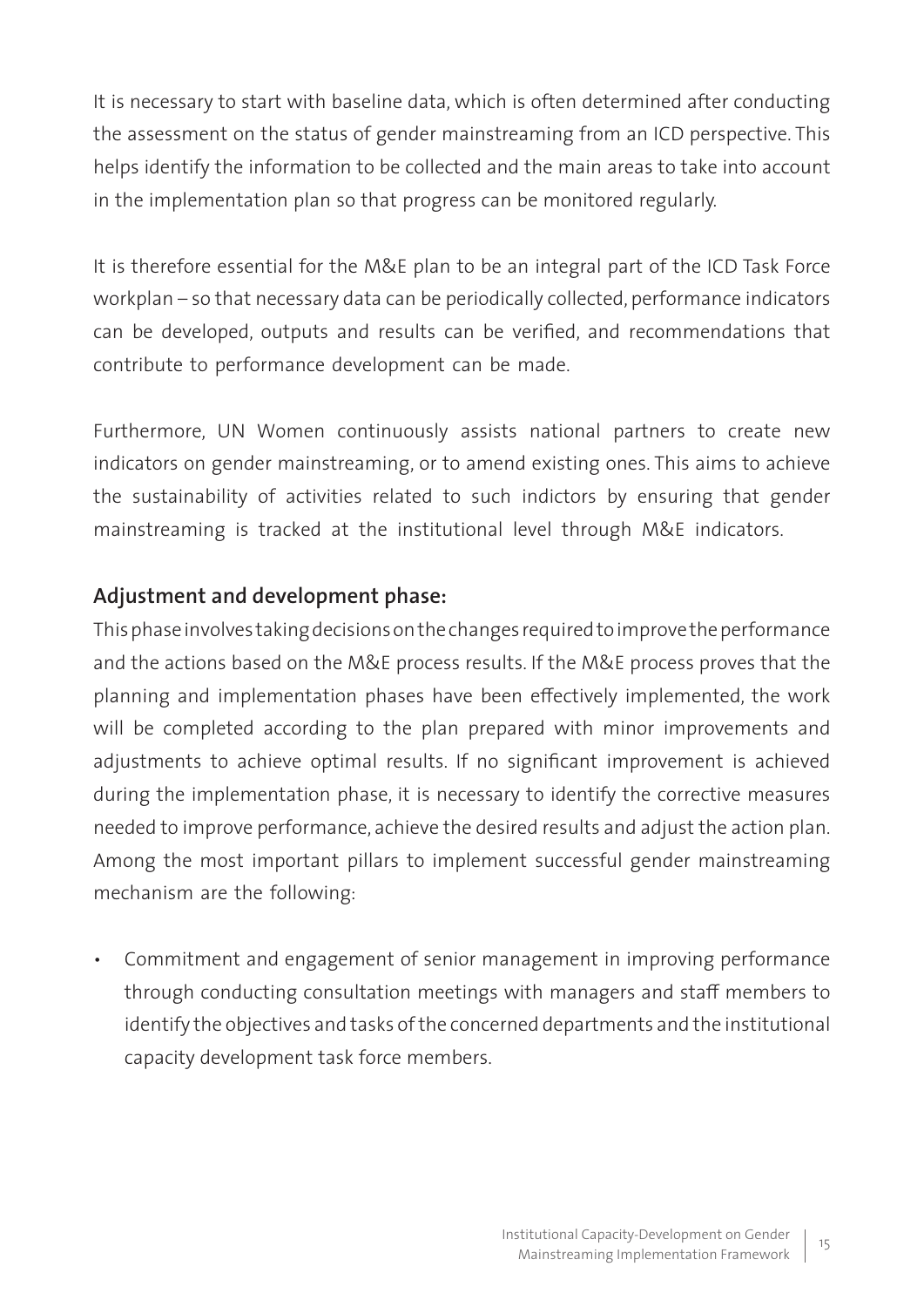- Adopting effective communication mechanisms and a knowledge management plan, and promoting awareness of the objectives and implementation mechanism so that all concerned staff can be engaged in discussions and improving the institutional performance.
- Adopt appropriate mechanisms to identify achievements of the national partner and teams and individuals and highlight their roles in the process of performance development, as well as linking these achievements to the national partner strategy and associated national achievement plans and objectives such as the King Abdullah Award for Excellence and Jordan 2025, Strategic objectives as a basis for identifying priorities within all levels of the gender mainstreaming process.
- Organizing periodic meetings and focus groups discussions to encourage staff at all levels to participate in identifying institutional priorities, required changes and improvements, and to promote ideas for improvement through selfevaluation process of the adopted procedures and plans to increase awareness of gender mainstreaming at all levels of work and institutional performance, and strengthening the principles of ownership, partnership and sustainability. Also, technical training on related topics must be provided in order to promote a culture of continuous improvement.
- Adopt clear benchmarks for performance assessment and feedback systems by monitoring measurement results and making necessary improvements. Linking the results of the self-evaluation with the results of the annual performance review and highlighting best practices, and seeking solutions to problems and challenges.
- Full documentation of the institutional capacity development on gender mainstreaming process by the national partner's Institutional Development Directorate (or the section that performs its functions) to design a simple, flexible documentation system and evaluate the outputs and measure the impacts of training of trainers on gender mainstreaming. As well as recording the best performance indicators, procedures applicable in all evaluation levels.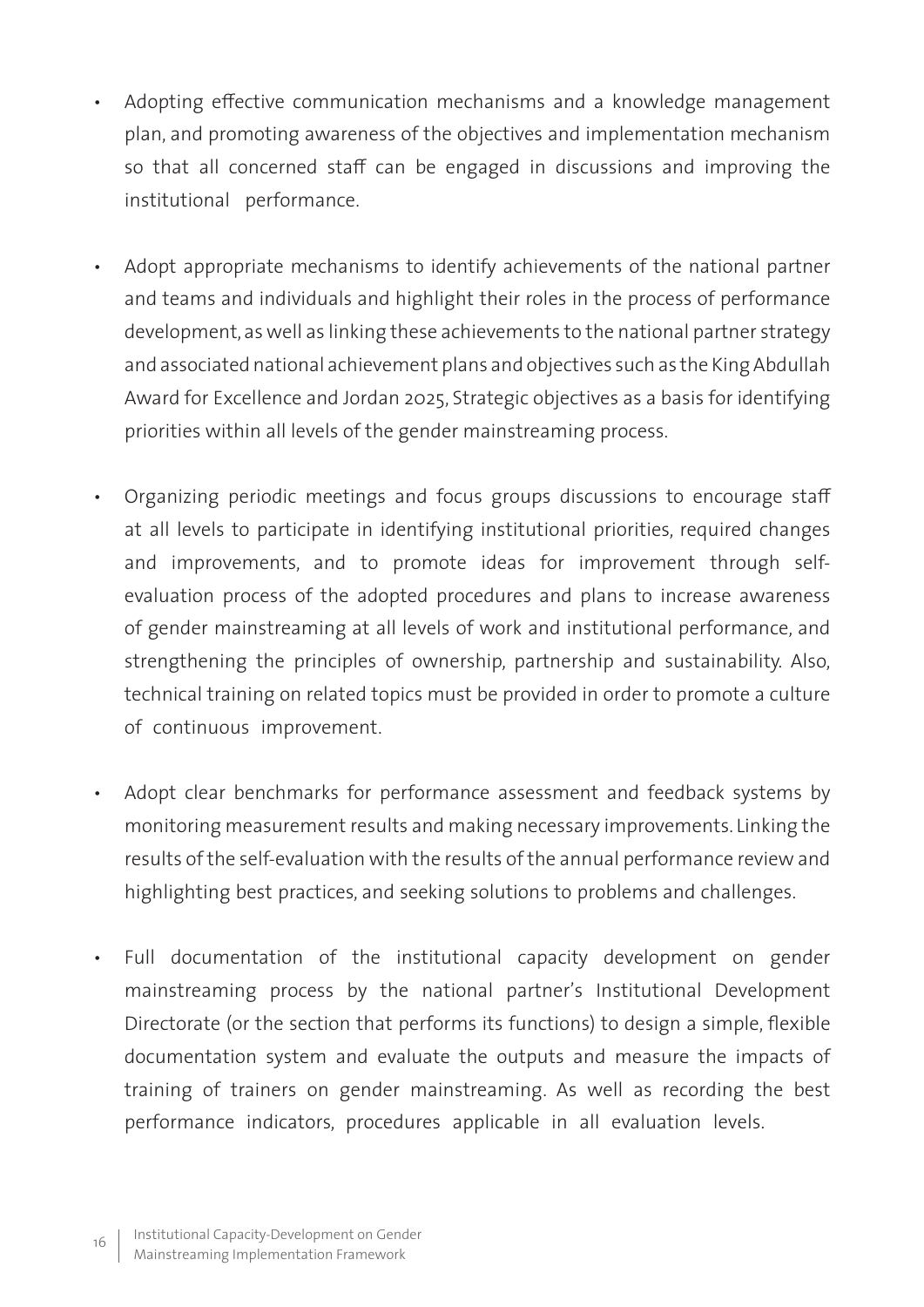## CHALLENGES AND POTENTIAL SOLUTIONS

The process of institutional capacity-development for gender mainstreaming implies institutional change, either in the mechanisms for planning and implementation or within the scope of internal structures, or both. Employees usually do not accept change quickly, so it may take some time for them to respond positively to new approaches.

The following table represents real examples of the implementation challenges experienced by national partners in 2018 and 2019.

| Challenge                                                                                                                                                    | <b>Suggested Solution</b>                                                                                                                                                                                                                                                                                                                                                                                                                                                                                                                                                      |
|--------------------------------------------------------------------------------------------------------------------------------------------------------------|--------------------------------------------------------------------------------------------------------------------------------------------------------------------------------------------------------------------------------------------------------------------------------------------------------------------------------------------------------------------------------------------------------------------------------------------------------------------------------------------------------------------------------------------------------------------------------|
| Centering all the<br>work on the gender<br>unit                                                                                                              | The first reaction of many national partners to the concept<br>of mainstreaming gender from an ICD perspective is; "we<br>already have a gender unit" or "this work should be within<br>the gender unit". This challenge was overcome by doing a<br>prior desk review of the mandates of the different units<br>within the institution. ICD on gender mainstreaming was<br>then related to the different units' mandates. Moreover,<br>having the units' draft the workplan enhanced their<br>ownership of it and supported a more collective approach<br>focused on teamwork. |
| A need for additional<br>technical expertise in<br>institutional capacity<br>- development to<br>mainstream gender                                           | UN Women provided structured technical support in<br>the form of a ToT based on the activities in the workplan<br>drafted by the national partner's internal ICD for gender<br>mainstreaming committee.                                                                                                                                                                                                                                                                                                                                                                        |
| Misinterpretation of<br>terms, such as gender<br>mainstreaming,<br>gender equality and<br>discrimination                                                     | Regular awareness sessions and campaigns were<br>organized to raise awareness among men and women of<br>the correct concepts.                                                                                                                                                                                                                                                                                                                                                                                                                                                  |
| An implicit<br>assumption that<br>women are inefficient<br>when it comes to<br>participating in task<br>forces, committees<br>and training courses<br>abroad | Gender mainstreaming awareness<br>sessions<br>were<br>organized for decision-makers in the national partner<br>institution, including staff responsible for task forces,<br>committees, and training. Gender-balanced succession<br>planning also helped, through a group of women leaders<br>and influencers (heads of departments and units) were<br>trained, building their capacity and qualifications in the<br>field of leadership to ensure the continuation of efforts to<br>achieve change at the level of implementation.                                            |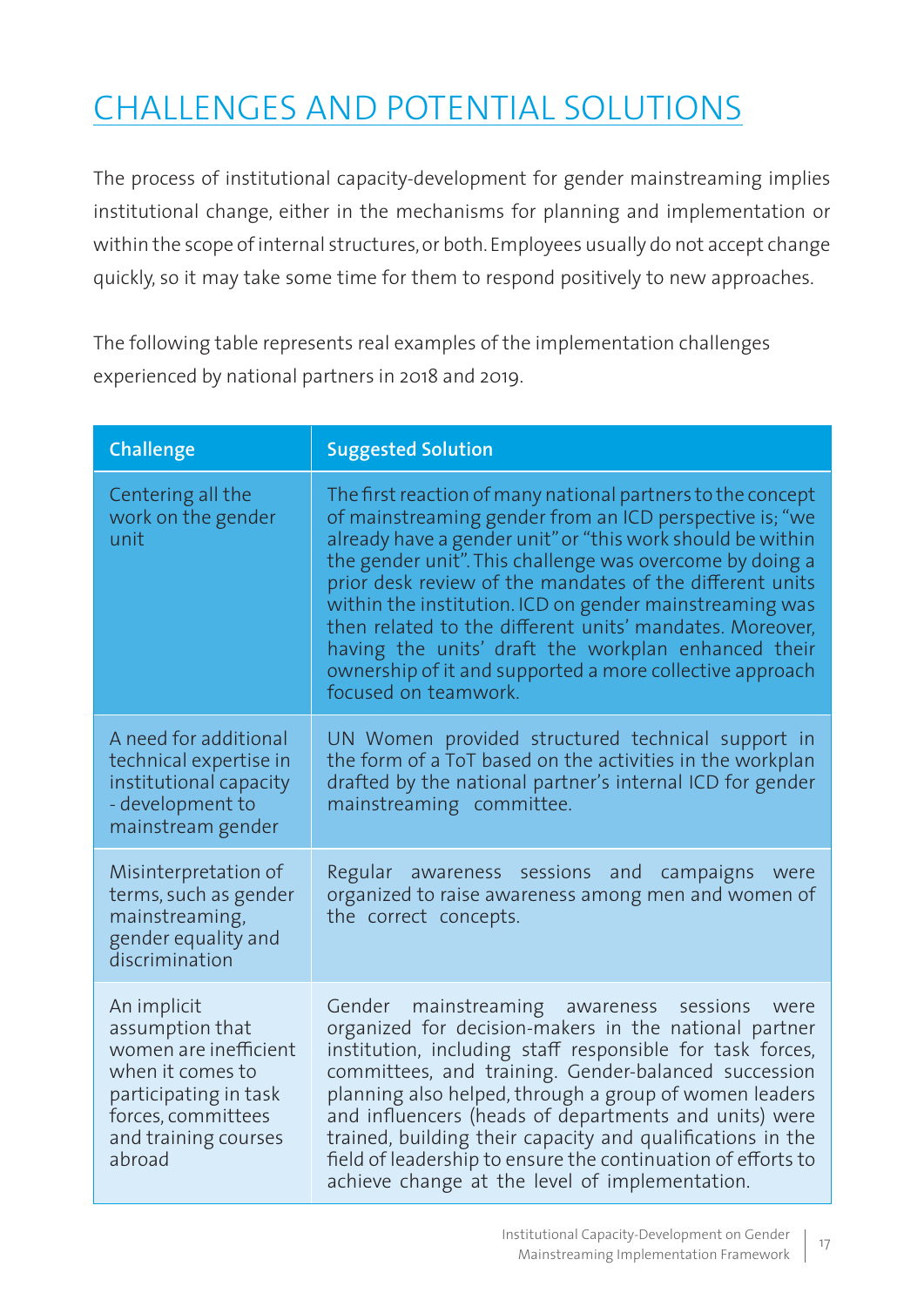## ANNEXES

## **Annex I: Institutional capacity development concept note**

## **Background**

The Hashemite Kingdom of Jordan has positioned the issue of gender equality as one of the country's top priorities. Achieving gender equality is one of the main goals of the national agenda, as it is aligned with the 2030 Agenda for Sustainable Development as well as Jordan Vision 2025 and its Executive Development Programme. It equally intersects with the "Demographic Opportunity Policies" document, the "National Strategy for Women", Royal Discussion Papers and other national strategies. Under the Comprehensive National Human Rights Plan, the Kingdom is also committed to promoting and protecting women's rights through the ongoing review of national legislation, policies and plans, to reformulate them in line with women's empowerment plans and programmes and to create a more gender-sensitive organizational culture.

Jordan has made significant progress in many areas and sectors in terms of promoting gender equality and women's empowerment. However, Jordan still needs further development and institutional support for gender equality and the promotion of women's participation in many key areas, to minimize gender gaps and to better address gender disparities. According to the Global Gender Gap Report (2020) by the World Economic Forum5 Jordan ranks among the countries with the lowest scores on the gender disparity index (138 out of 153 countries) as a result of low economic participation, political empowerment, representation of women, in addition to discriminatory legislation and practices.

This situation requires a clear institutional framework that defines roles and responsibilities in order to ensure the success of the Jordanian Government's efforts to achieve gender equality and women's empowerment. Therefore, the social development sector's strengths, weaknesses, challenges and opportunities must be examined to improve the strategic planning of the Ministry of Social Development (MOSD), including its organizational structures, administrative system, gender-sensitive budgeting and the development of its institutional capacity, in order to support all employees to effectively carry out their tasks and achieve sustainable growth and gender equality.

18 | Institutional Capacity-Development on Gender

Mainstreaming Implementation Framework

<sup>5</sup> Global Gender Gap Report (2020): http://www3.weforum.org/docs/WEF\_GGGR\_2020.pdf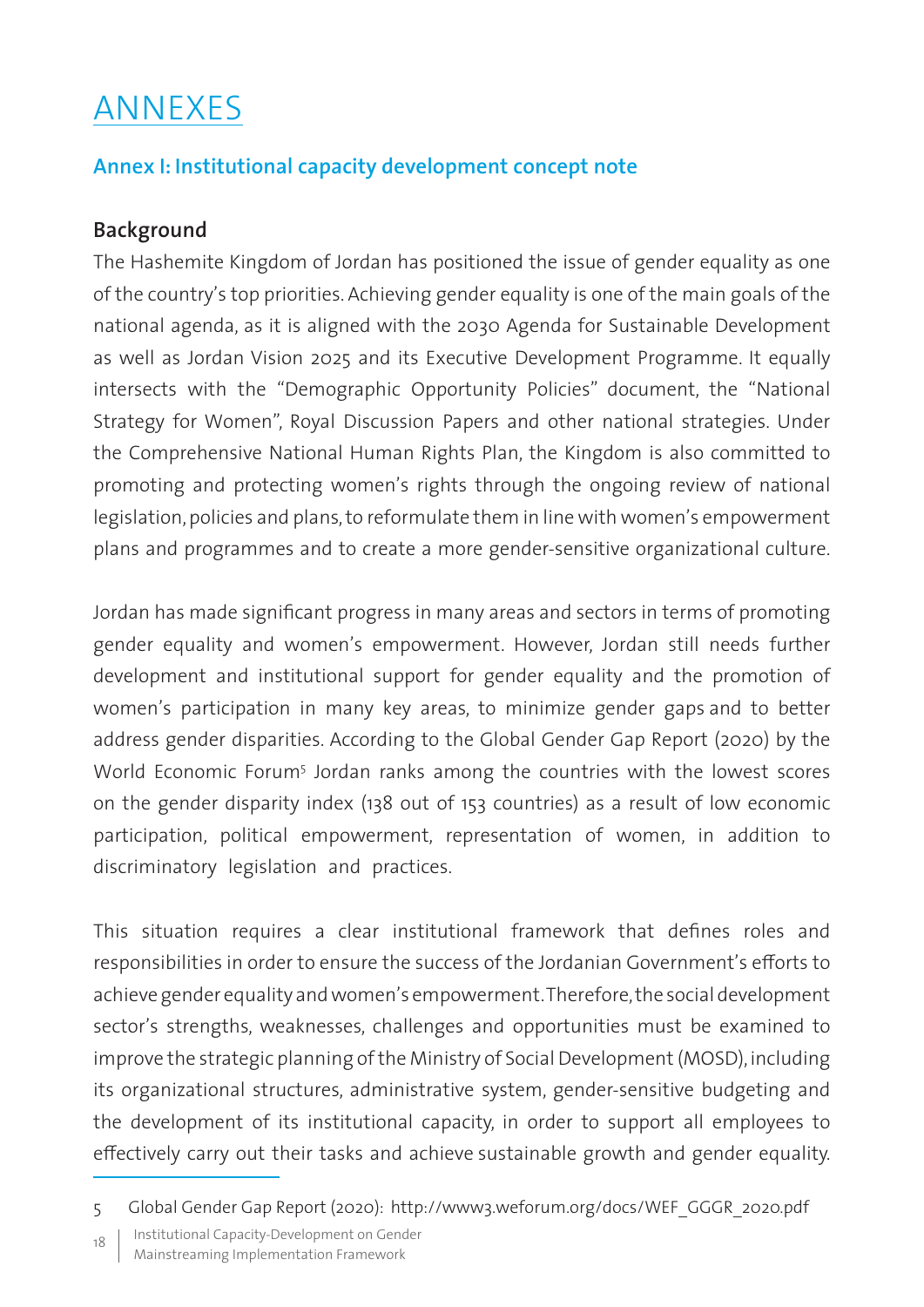## **What is institutional capacity development?**

Institutional capacity development (ICD) is an approach that focuses on organizational transformation. It promotes reforms that are focused, sustained and fully owned and led by the organization. ICD is a strategy that provides a balance between improving individual skills and knowledge (intangible assets) while also improving organizational structures and systems (tangible assets) such as organigrammes, policies and operating procedures, training approaches and infrastructure.

## **What is a framework road map for ICD?**

An ICD road map is a document that lays out the elements of individual and organizational transformation that have been prioritized, as well as the steps to achieve them. It is built on the fundamental principles of ICD which are: a participatory approach, institutional ownership and sustainability. The road map outlines concrete suggestions, scenarios and sequencing for implementing ICD within the organization.

## **The objective of an ICD framework**

UN Women will support stakeholders in institutional capacity-development to enhance, sustain and increase ownership of mainstreaming gender equality in their mandates and areas of work with the goal of improving results on gender equality and women's empowerment in humanitarian, resilience and development work in Jordan. An ICD framework contributes to the ultimate improvement of outcomes for women and girls in Jordan.

### **The approach**

UN Women supports stakeholders to conduct a participatory needs assessment to form the basis of the ICD road map and identify needs and gaps within their individual and organizational assets and approaches to gender equality and women's empowerment. UN Women's Institutional Capacity Development Specialist leads and guides the participatory assessment process and the consultation and validation of the road map. The ICD Specialist then works closely with a designated working group within the organization to ensure the principles of participation, sustainability and ownership are upheld in the final road map provided to the organization's leadership for consideration and action.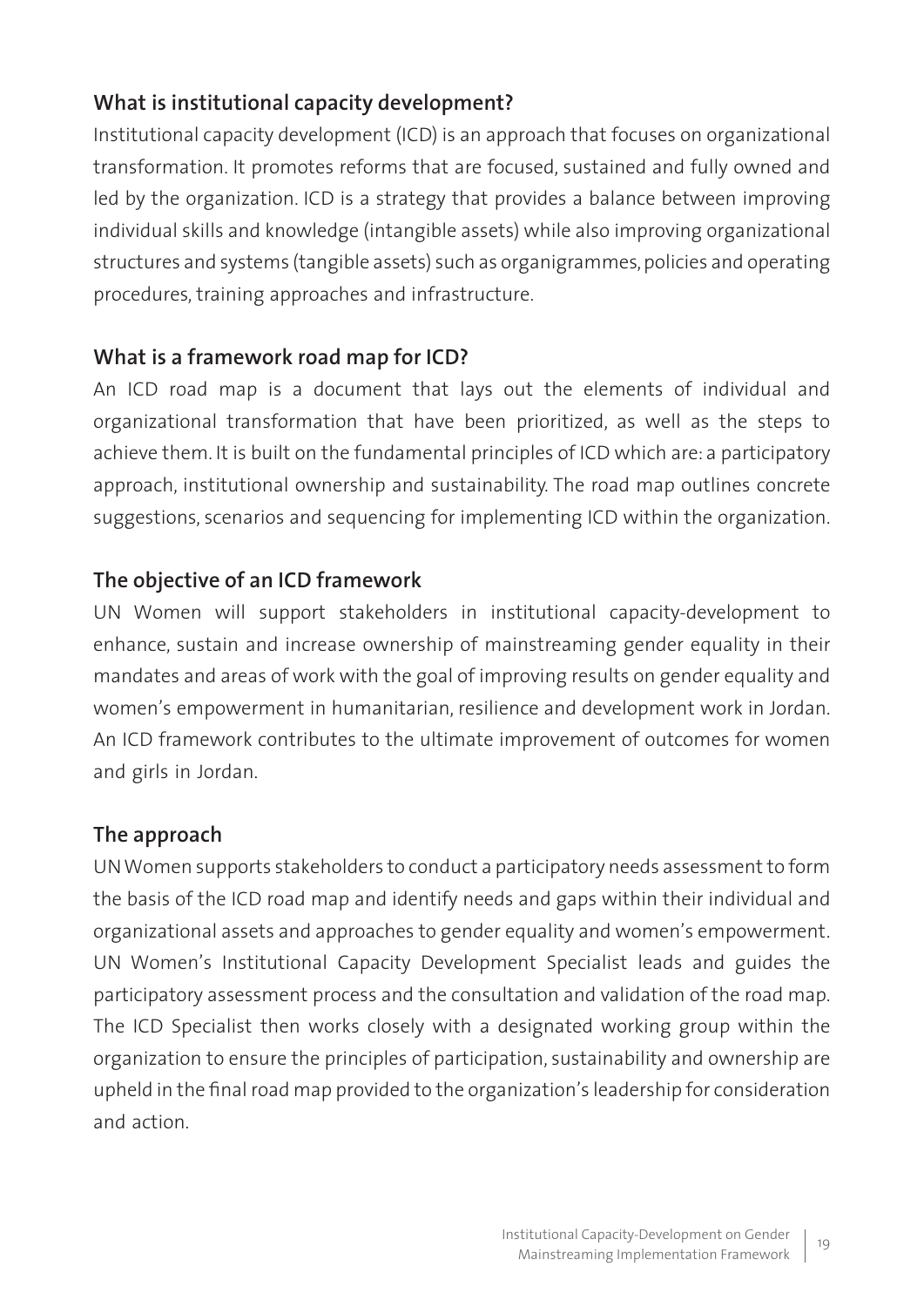## **Annex II: Training - of - Trainers for MOSD outline**

#### **Background**

The Ministry of Social Development (MOSD) is a key entity in Jordan in the promotion and implementation of gender equality and women's empowerment (GEWE) within national and international policy commitments, at both strategic and operational levels. At the same time, challenges remain to fully implementing such commitments. Effective gender mainstreaming requires specific national capacity that is fully aligned and integrated with national planning processes and has access to relevant data and analysis.

Since 2018, UN Women has been supporting MOSD to strengthen its institutional capacity on GEWE by providing technical expertise and training across MOSD departments, at both national and subnational level. UN Women supported the creation of a permanent Institutional Capacity Development (ICD) Task Force that is leading the integration of GEWE tools and approaches within policy, planning and serviceprovision, underpinned by national ownership and opportunities to share knowledge and experiences.

As such, under the institutional capacity-development action plan, the Training-of-Trainers (ToT) activity aims to equip MOSD staff with grounded skills to implement and share knowledge on GEWE in a structured way. This ToT will be linked to MOSD's annual training plan, and will rely on MOSD trainers to train other staff, both in the field and at Ministry headquarters, on GEWE.

#### **The main objective of UN Women's support to MOSD in this training**

The ToT is linked to MOSD's Strategic Plan (2017-2021) "Outcome 2: Enhancing the Ministry's capacity and introducing a culture of excellence". It is equally linked to the United Nations Sustainable Development Framework (UNSDF) "Outcome 1: Institutions in Jordan at national and local levels are more responsive, inclusive, accountable, transparent and resilient". UN Women aims to support MOSD in strengthening its internal capacities to: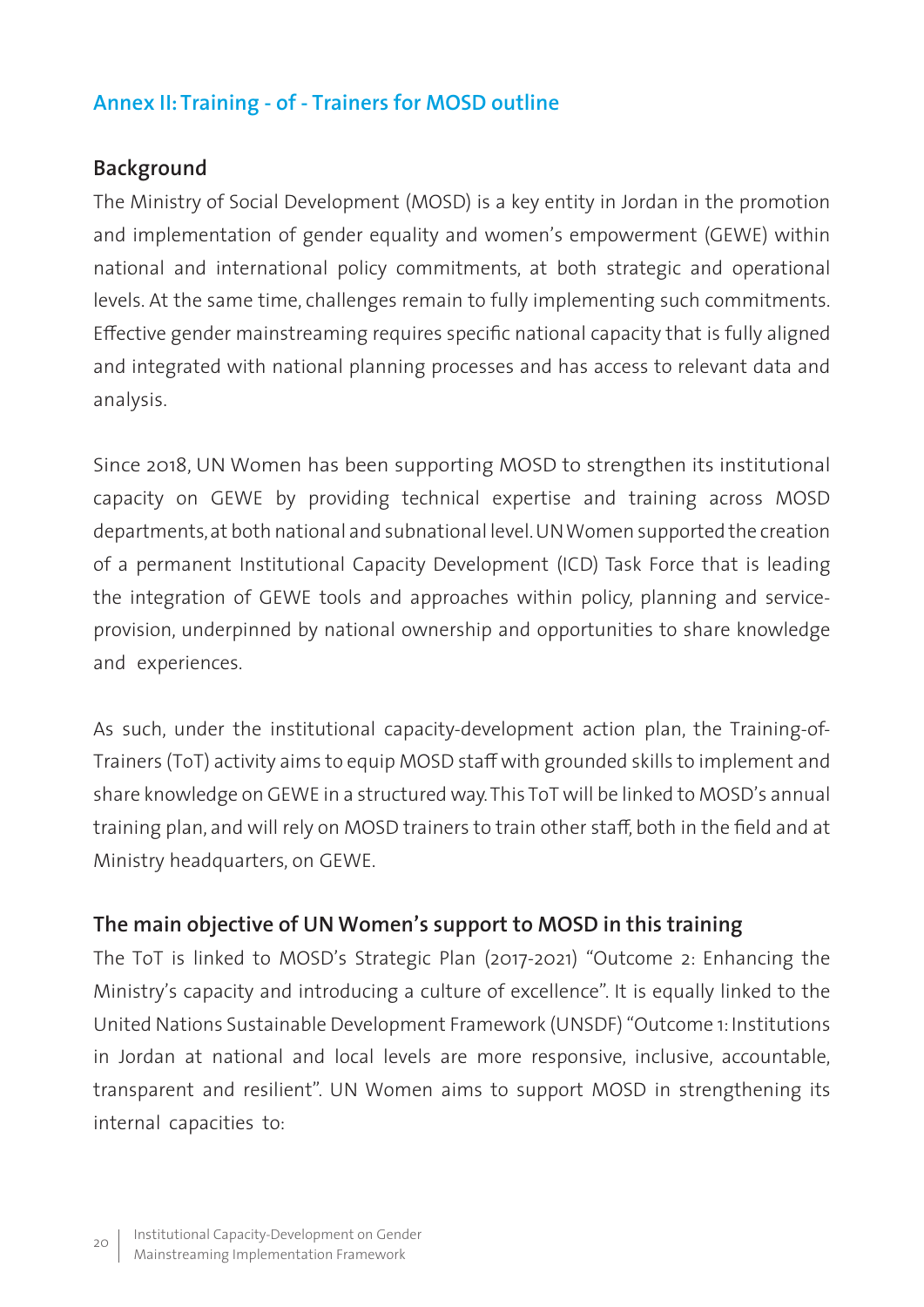- 1. Assess progress and implement normative and policy frameworks on gender equality and the empowerment of women and girls through its internal capacities.
- 2. Support institutionalize gender mainstreaming through its mandate related to national planning processes, internal strategies, policies and working procedures, as well as monitoring progress and reporting government commitments.

## **Approach**

The ToT is embedded within the ICD Task Force action plan and it interconnected with other activities. The ToT prioritizes the full ownership of MOSD, achieved through an internal participatory approach that is led by specialized and experienced MOSD staff members, related national entities and UN Women staff. It includes three phases:

- 1. Conceptual framework: Participants are exposed to different GEWE approaches and tools over the course of four days.
- 2. Job coaching: Participants follow a 'coaching' approach designed to enable them to manage GEWE in their workplace. This phase is conducted over four to six weeks.
- 3. Knowledge-sharing: Trainers working on pairs will be required to provide three training sessions per year based on MOSD's internal annual training plan. This phase is conducted over four months.

At the end of this phase an assessment of participants should take place and certificates are issued to qualified trainers.

## **Expected outcome**

The ToT is expected to produce 10–15 MOSD trainers on gender mainstreaming, who will deliver at least eight internal trainings on gender mainstreaming in central and field directorates. The ToT will be integrated in the 2019-2020 MOSD annual training plan. The ToT will also provide the components and approach necessary for the partner to create an internal gender mainstreaming policy and procedure.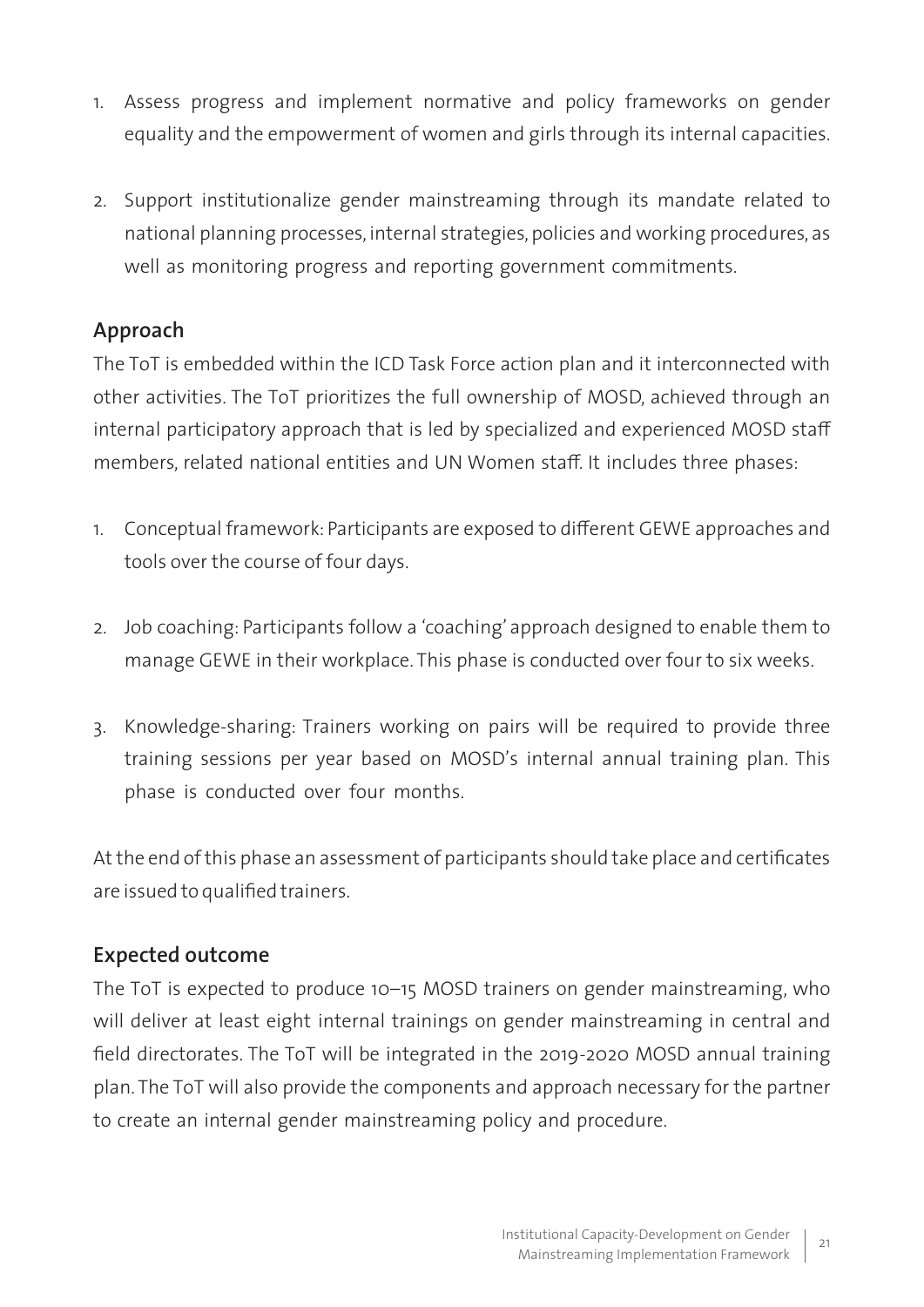## **Annex III: Institutional Capacity Development for Gender Mainstreaming Committee Terms of Reference**

The Hashemite Kingdom of Jordan has positioned the issue of gender equality as one of the country's top priorities. Achieving gender equality is one of the main goals of the national agenda as it is aligned with the 2030 Agenda for Sustainable Development and Jordan Vision 2025 and its Executive Development Programme. Jordan has made significant progress on gender equality and women's empowerment in many areas and sectors. However, Jordan still needs further development and institutional support to minimize gender gaps and to better address gender disparities. According to the Global Gender Gap Report (2020) by the World Economic Forum<sup>6</sup>; Jordan falls among the countries with the lowest scores on the gender disparity index (138 out of 153 countries) as a result of low economic participation, political empowerment, representation of women, in addition to discriminatory legislation and practices.

This situation requires a clear institutional framework that defines roles and responsibilities in order to ensure the success of the Jordanian Government's efforts to achieve gender equality and women's empowerment. To this end, effective implementation of gender mainstreaming requires the commitment, participation and contribution of each staff member at the Ministry level. The responsibility and accountability for its successful implementation rest with the Institutional Development unit to ensure that adequate support is offered for the implementation of these particular Terms of Reference (ToR). The committee members must be granted sufficient time to carry out the following duties, with an initial estimate of one hour per week and one half-day per month.

The committee will include representation of each of the Ministry's relevant directorates to support the implementation of the institutional capacity-development for gender mainstreaming framework. Their respective managers must provide internal resources to ensure that the Institutional Development Task Force (IDTF) or committee has the capability to meet gender mainstreaming objectives.

<sup>6</sup> http://www3.weforum.org/docs/WEF\_GGGR\_2020.pdf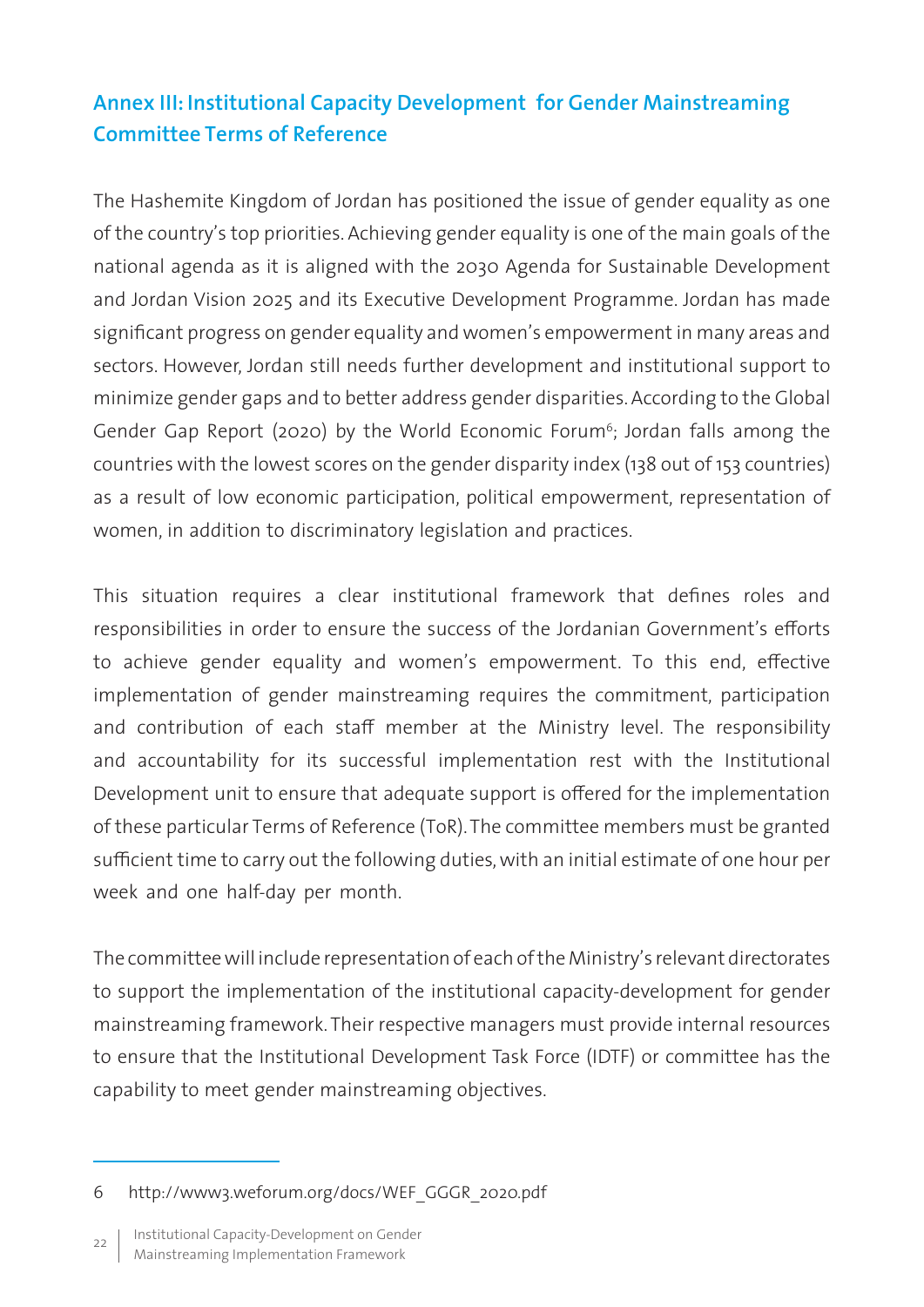The committee members will be mandated to preparing an action plan with a clear time frame, roles and responsibilities. The action plan will be monitored by the Ministry relevant directorate every quarter as an integral part of the gender mainstreaming implementation to ensure that gender integration remains incorporated into its plans, procedures and activities. The committee will act as a catalyst in implementing the action plan and will also assist all staff in evaluating and monitoring activities towards achieving gender equality. All staff members are required to give their full support and sustained efforts in carrying this out.

### **Role of task force members**

The of the committee members is not a full-time position and persons appointed to this role maintain their other areas of responsibility. The role of the members is to support gender mainstreaming by advocating, advising and supporting staff and activities at their respective units within the Ministry regarding mainstreaming and institutionalising gender, as well as monitoring and reporting on progress. The members report to and should receive support from, senior management. There should be a clear mandate for the role in their appointing letter or job description, with a specific percentage of time allocated for this work.

### **1. Appointing members**

The members consist of the (example); Institutional Development Directorate, Policies and Strategies Directorate, UN Women Institutional Capacity Development Specialist and Gender Specialist. The members' position can be rotated ONCE every two years in order to share responsibility among more colleagues. Effort should be made to alternate between men and women officials equally.

## **2. Allocating time and resources**

The Director of the committee needs to ensure that adequate support, time and conditions are allocated so that the members can perform the tasks required. This can be cleared within the mandate letter or job description of the members and reflected in their performance appraisal.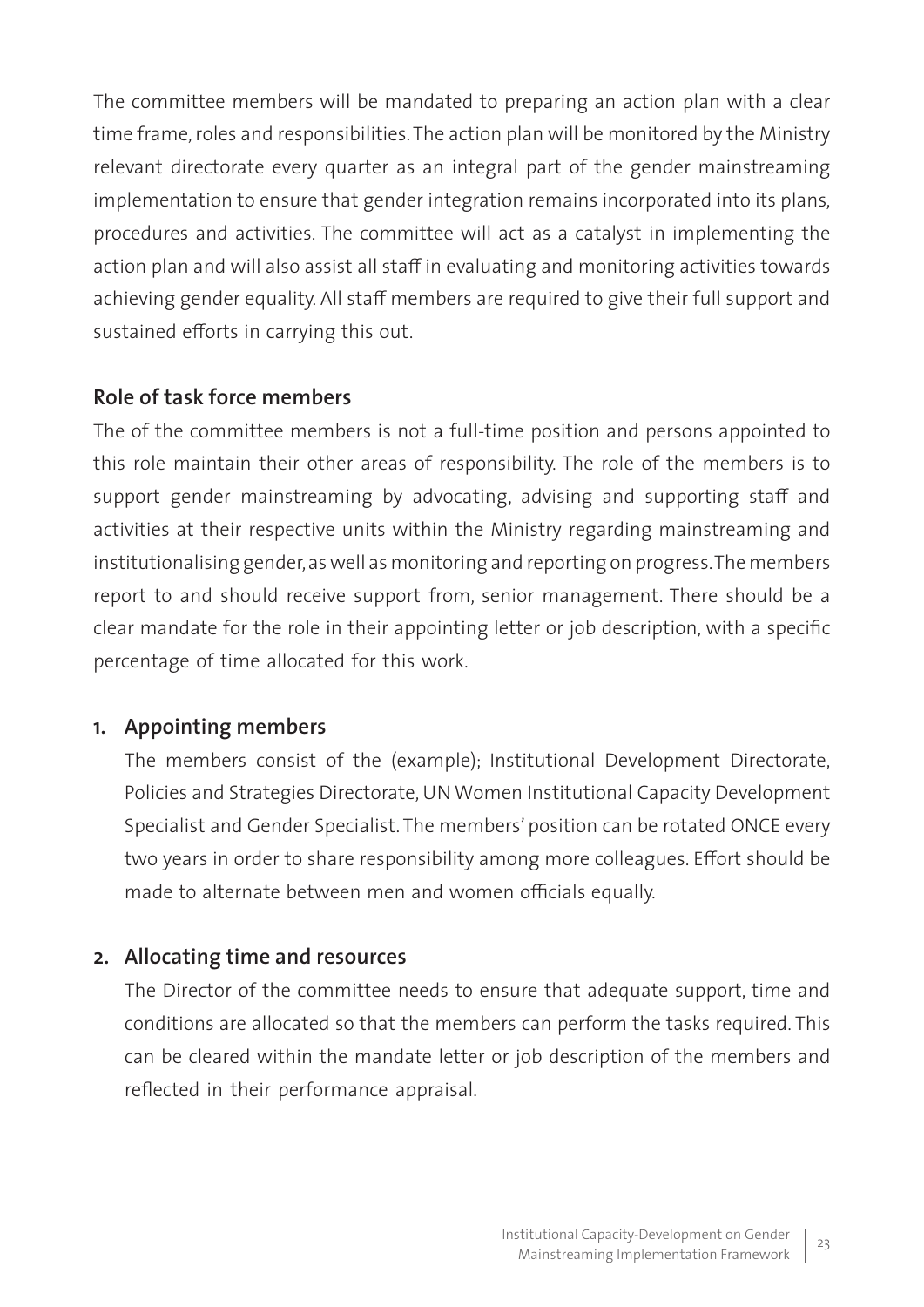## **3. Activities and capacity building**

Ideally, the members should be systematically involved in meetings and decisionmaking processes related to programming and planning the Ministry activities, as these are critical entry points for gender mainstreaming. Relevant work should be included in the members' units work plans. Specific training should be provided for members to acquire expertise on gender concepts, gender analysis and other skills required for advocacy on gender-related issues.

## **Terms of reference**

The following are lists from which some possible tasks can be identified and agreed by the committee director and the members in their Terms of Reference (ToR).

## **Main responsibilities for all gender focal points**

- Participate in preparing the Ministry's regular programming activities to encourage colleagues to develop gender-sensitive objectives and work plans.
- Act as a "help desk" for the office or unit on where to find information and materials on gender issues related to the Ministry's work.
- Encourage colleagues to promote parity of women and men participants in events, committees, training and projects, as well as gender balance among office staff.
- Act as a liaison with the relevant staff and units who coordinates participatory gender audits, if one is being undertaken by the Ministry.
- Contribute to sharing knowledge, news and promoting good gender equality practices within their respective units.
- Coordinate with other ministerial teams on mainstreaming gender within the Ministry.

## **Additional responsibilities for the committee/ task force members in field offices**

- Encourage staff to identify and suggest gender-related issues for internal and public meeting agendas, in training and other events, using a tool created for this purpose. This will be provided as part of the capacity-building programme for the members.
- Encourage inclusion of gender-specific objectives, outcomes and indicators, as well as activities in-office programmes, using a tool created for this purpose. This will also be provided as part of the capacity-building programme for the members.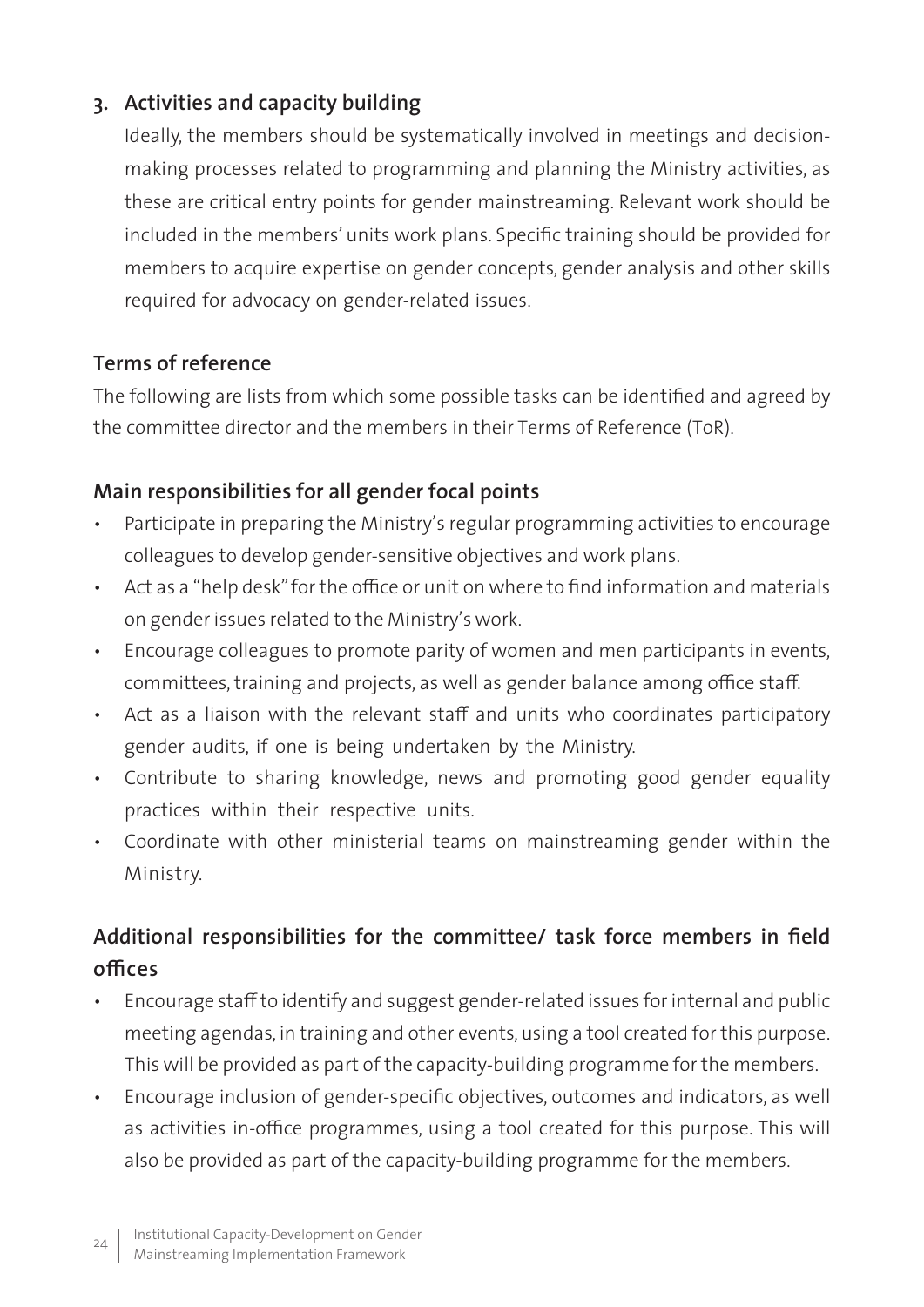## **Gender network support**

- All members will receive information on gender-related capacity-building programmes, tools and resources, as well as technical support.
- Opportunities should be given for members to participate in the biweekly meetings of the committee.
- members should also be given the opportunity to participate in events and training.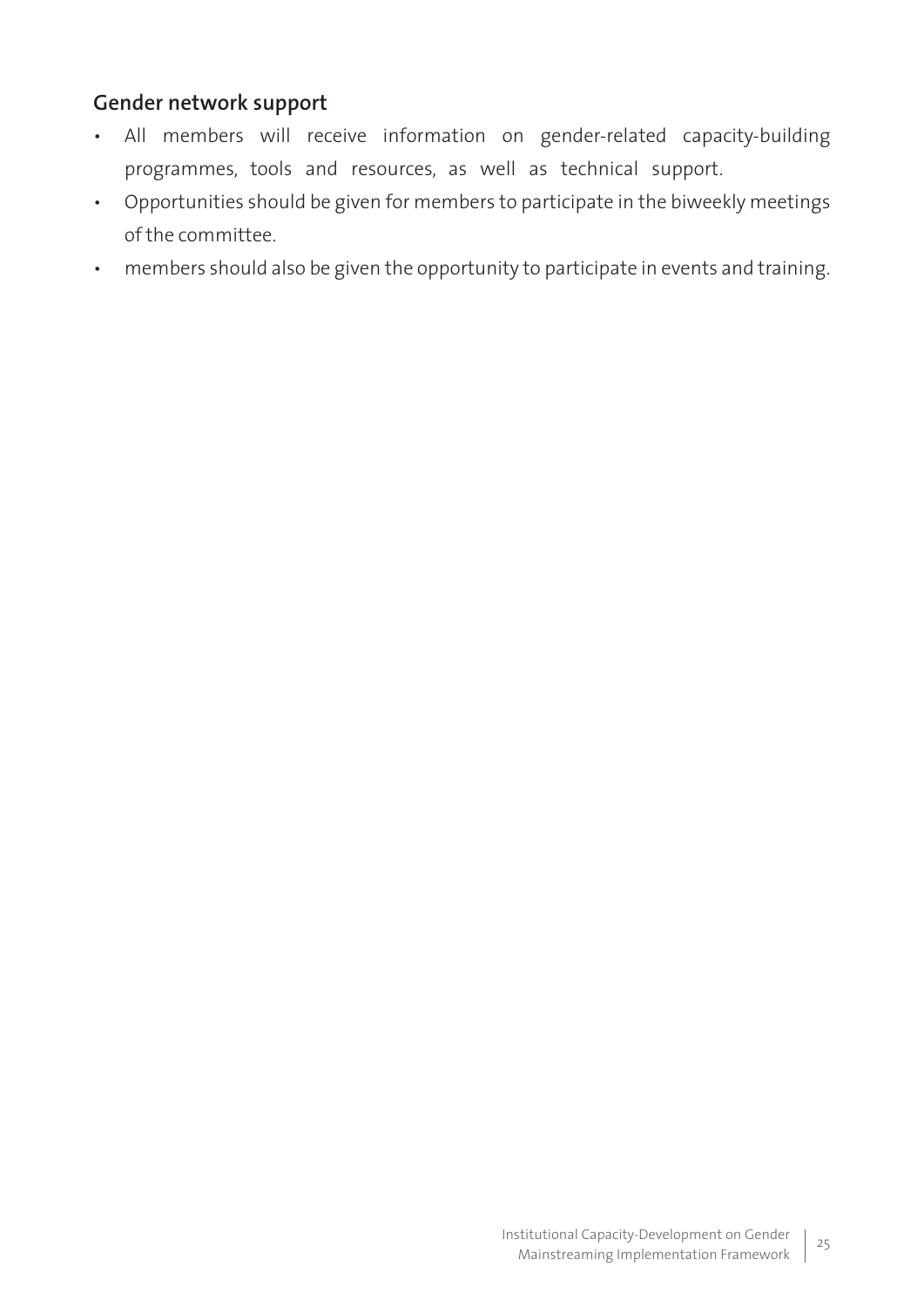## **Annex IV: Internal Gender Policy Framework**

In alignment with the NWS (2020-2025) and the GMP; the internal gender policy is an internal policy document which guides the entity on setting their internal framework to understand their commitment to national frameworks, roles, and expectations in addressing gender equality and women's empowerment on the internal level of their entity. It will identify structures and standard operating procedures to bring together all national commitments for gender equality and women's empowerment in one targeted policy document as a roadmap for implementation.

This framework is a suggested guiding document to national entities on how to create an internal gender mainstreaming policy which is based on best practices with national entities in Jordan.

#### **Gender equality policy definition**

The gender equality internal policy provides the decision-makers with a structured mandate and framework to realizing gender equality commitment through mainstreaming gender equality into the institution policies, systems, and programmes.

#### **Starting point**

Gender policy should be designed according to a Results-Based Management (RBM)7 : It is a way of thinking and a management strategy by which all actors, contributing directly or indirectly to achieving a set of results, ensure that their processes and services contribute to the achievement of desired results (outputs, outcomes and higher-level goals or impact).

<sup>7</sup> Source: UNDP, Handbook on Planning, Monitoring and Evaluating for Development Results, 2009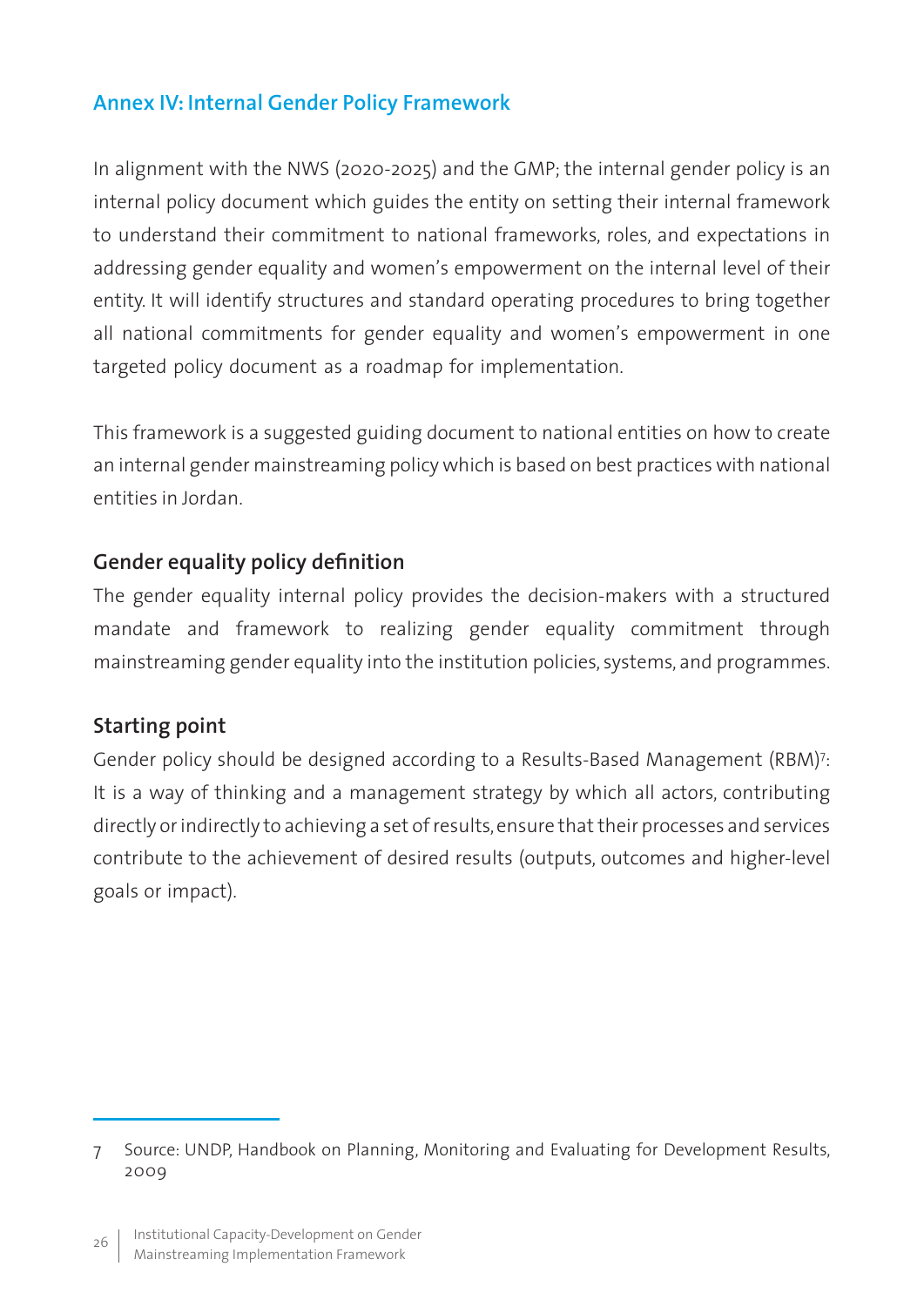

#### **Figure 1: Result Based Management**

#### **Methodology**

The method in implementing this framework is the participatory approach of the gender mainstreaming committee referred to in annex III. Key presenters of this framework are the gender unit, and policies unit, and ICD unit staff. The number of sessions to introduce this framework is suggested to be in half a day workshop.

**Practical steps:** The following are practical steps for the sessions within the workshop.

### **A. Gather evidence**

The first step is gathering reliable and high-quality evidence and sex-disaggregated data (qualitative and quantitative) of gender equality and women empowerment, to objectively support the formulation of the gender policy (National frameworks, gender audits, letters of designation, royal discussion papers, draft national gender policy, institutional gender analysis.

This section is suggested to be prepared and presented by the gender unit. Electronic copies of the above-mentioned material are highly recommended to be distributed among the gender mainstreaming committee members.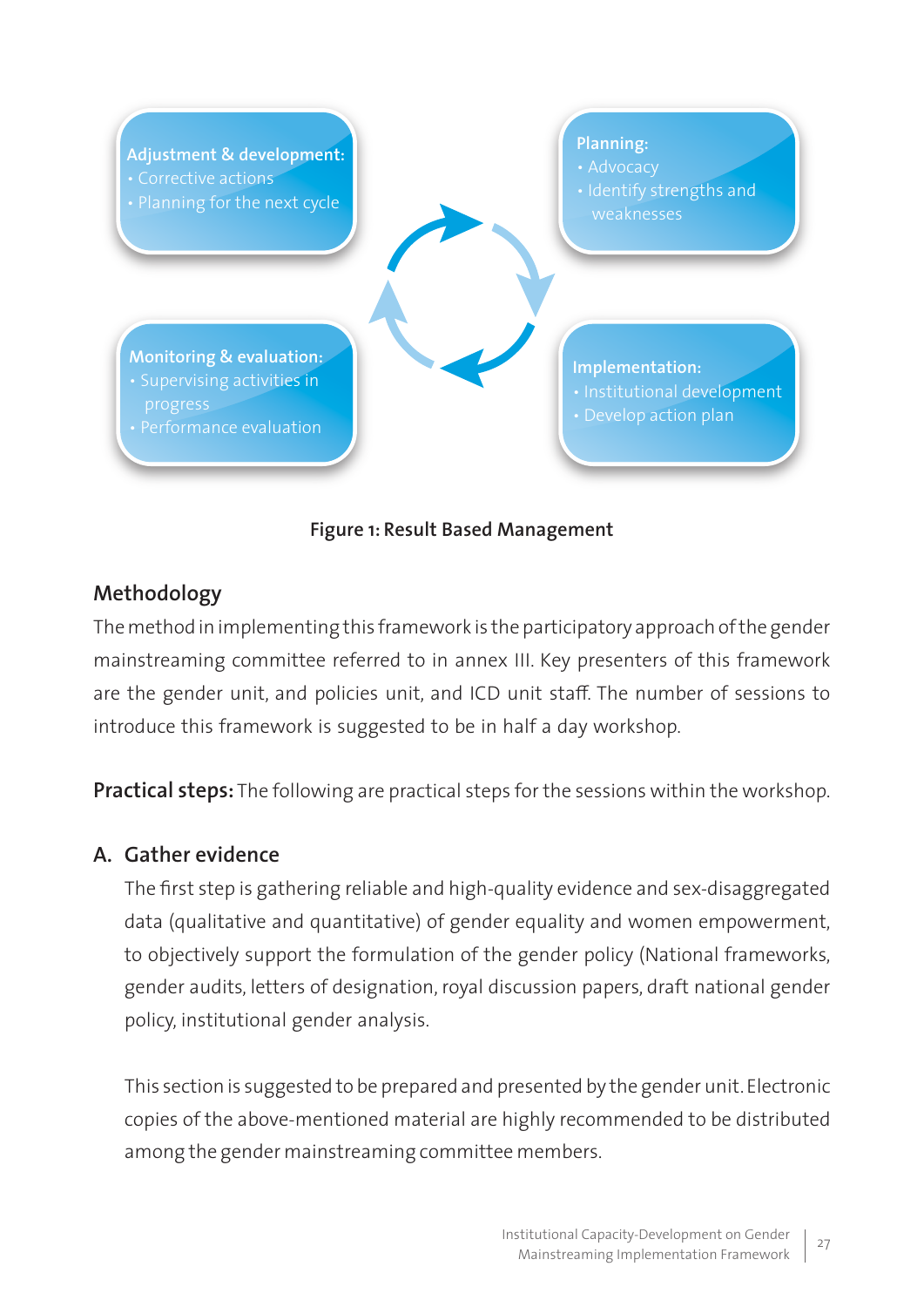## **B. Assess gender equality**

Assessment of the current status of gender against international commitment such as; CEDAW Recommendations, International treaties (Observations), UN Women global strategic goals & outcomes.

- Description of gender equality assessment (to be answered collectively by the gender-mainstreaming committee members):
- Who is affected by gender inequality?
- By what exactly are they affected?
- Where is it happening?
- How has it changed over time?
- why gender inequality issues are occurring?

This section is suggested to be facilitated by the ICD unit to ensure engagement of all members and ensure the institutional level of discussion.

### **C. Review similar policies**

This step includes a framework review of similar policies in the Ministry or other Ministries. The reason for this step is to review the structure of internal policies and understand the authority given and obligations by having an internal policy; example (which units should be responsible for drafting the policy, reviewing, and updating it). This section is suggested to be facilitated by the policies unit to ensure providing evidence of similar policies.

### **D. Drafting the policy content**

The below content items are the basic items to be included in all internal institutional policies. These are fundamental points to be included in a policy. Expansion of points could be added to the procedures/ Workplan document following the policy. This is to leave the policy as strategic guiding points and which will lead to easy official adoption of the policy.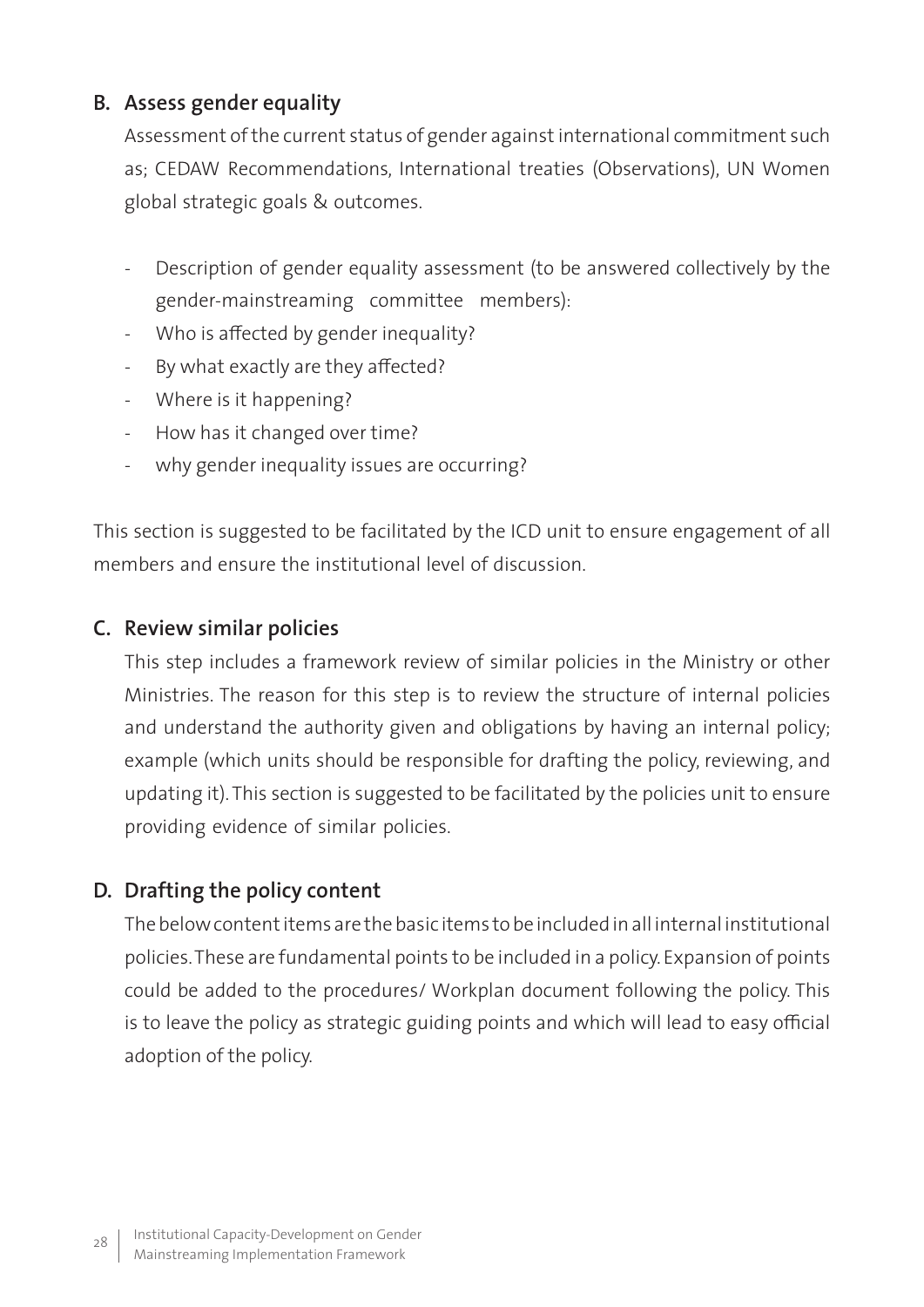## **Gender policy content items**

- 1. Preface: an introductory speech by the Minister/Head of the institution.
- 2. Introduction: the institution vision and mission and affirming the essential role of the Ministry/institution in achieving gender equality.
- 3. The scope of the policy and its justifications: basic information and facts that show the reality of Jordanian women and how this policy is based on higher national mandate; example; (NWS 2020-2025, GMP).
- 4. Objective: the main objective of the policy.
- 5. Policy principles (technical guiding notes): The basic principles that the policy seeks to adhere during the implementation process. This includes the pillars of the policy and its articles that clearly state the measures that must be applied to achieve equality.
- 6. Responsibility to implement the policy: the accountability for the implementation.
- 7. Monitoring & Evaluation: the key internal M&E indicators which are related to monitoring the progress and evaluating the implementation process of gender equality mainstreaming in the entity.
- 8. Appendix: The procedure/ Action Plan associated to achieve this policy.